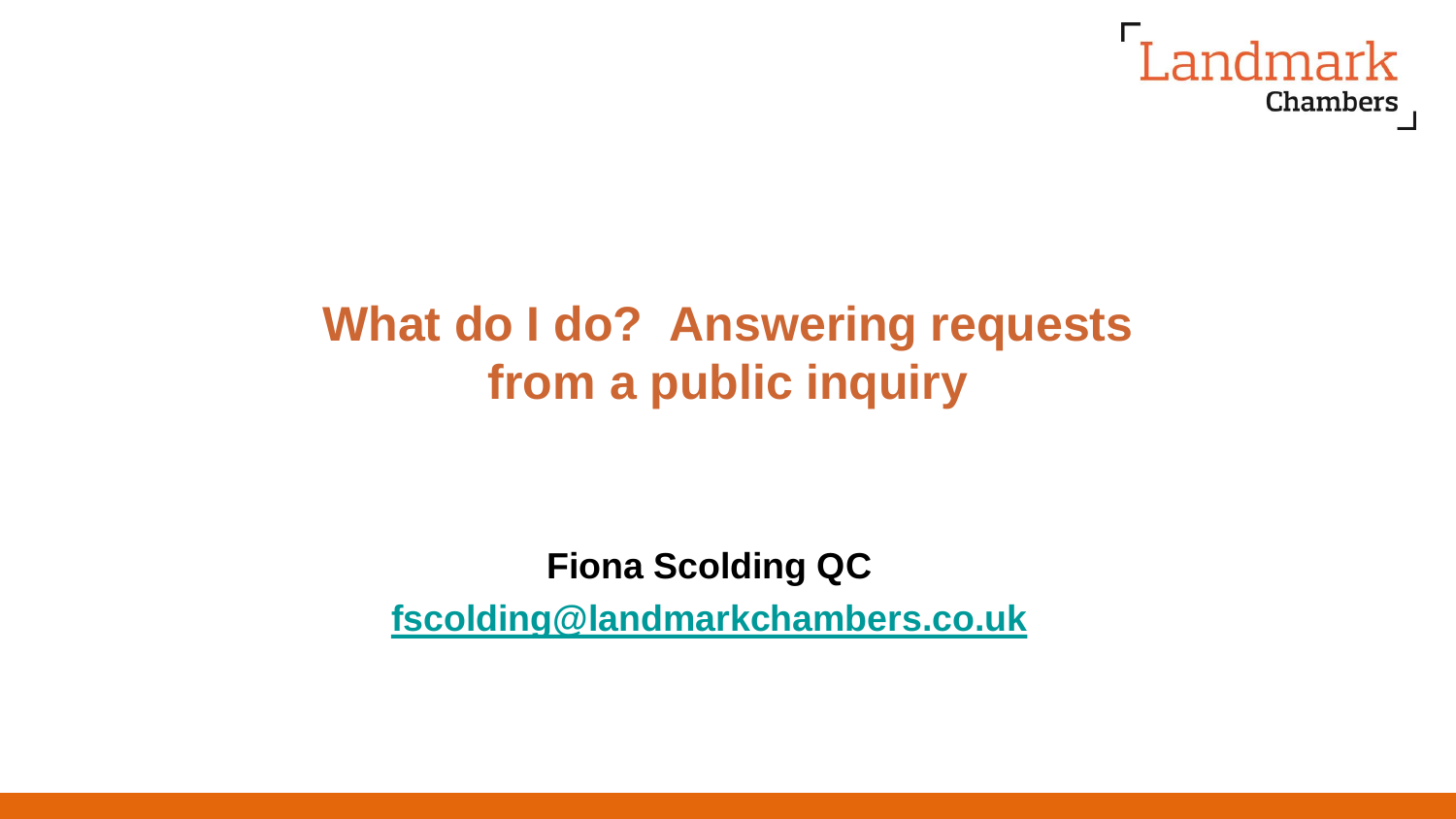#### **Landmark** Chambers

#### **Introduction**

- What are public inquiries?
- What rights do they have to seek information from my client?
- What rights do they have to ask questions?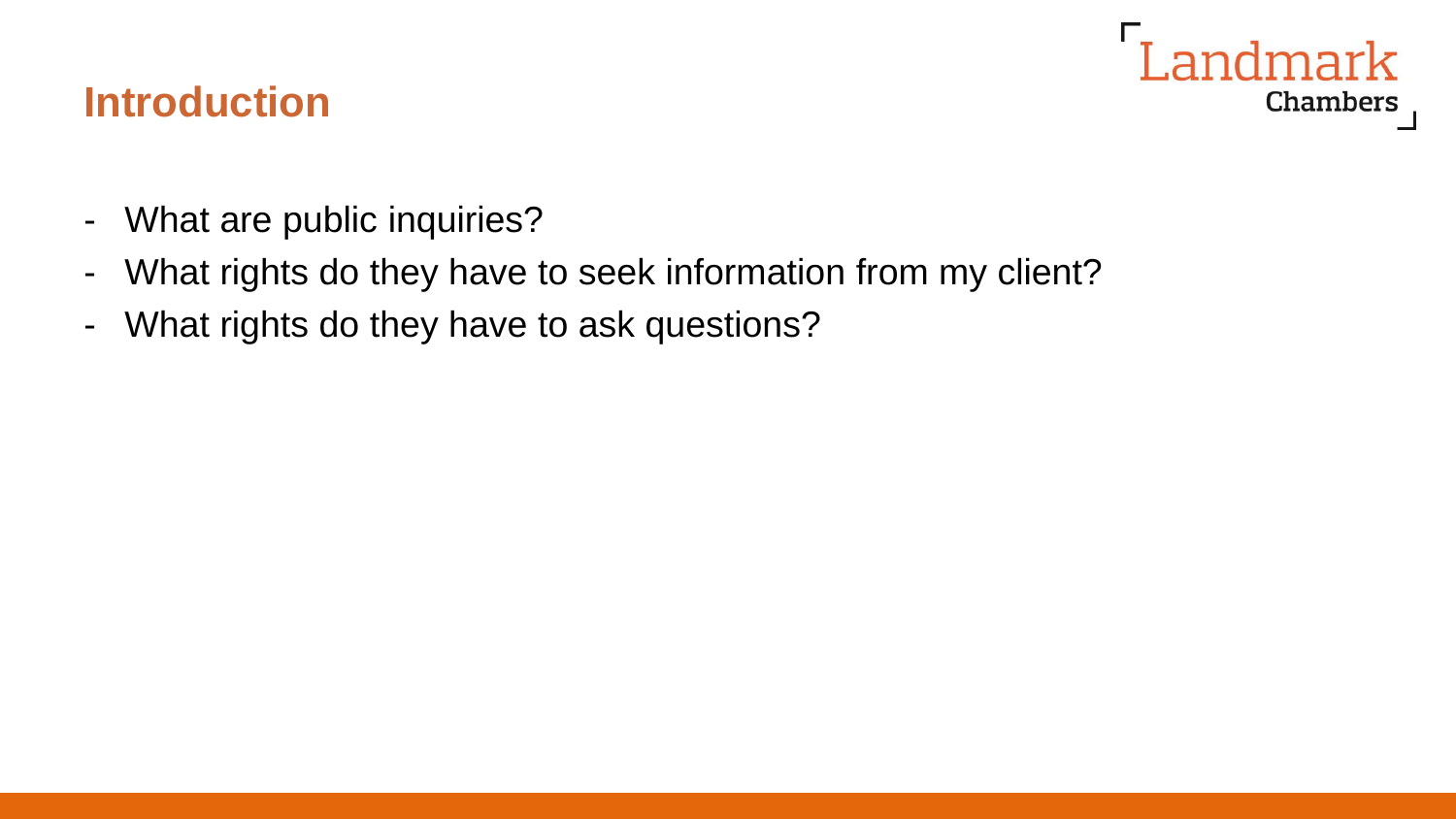#### **First step:what is a public inquiry?**

• A call for a public inquiry is common where an event of major public concern has happened or a controversial policy has been enacted or gone wrong. There are different ways in which an Inquiry can be set up: Cabinet Office guidance does not presume one or another is preferable.

**Chambers** 

• Three types of possible inquiry.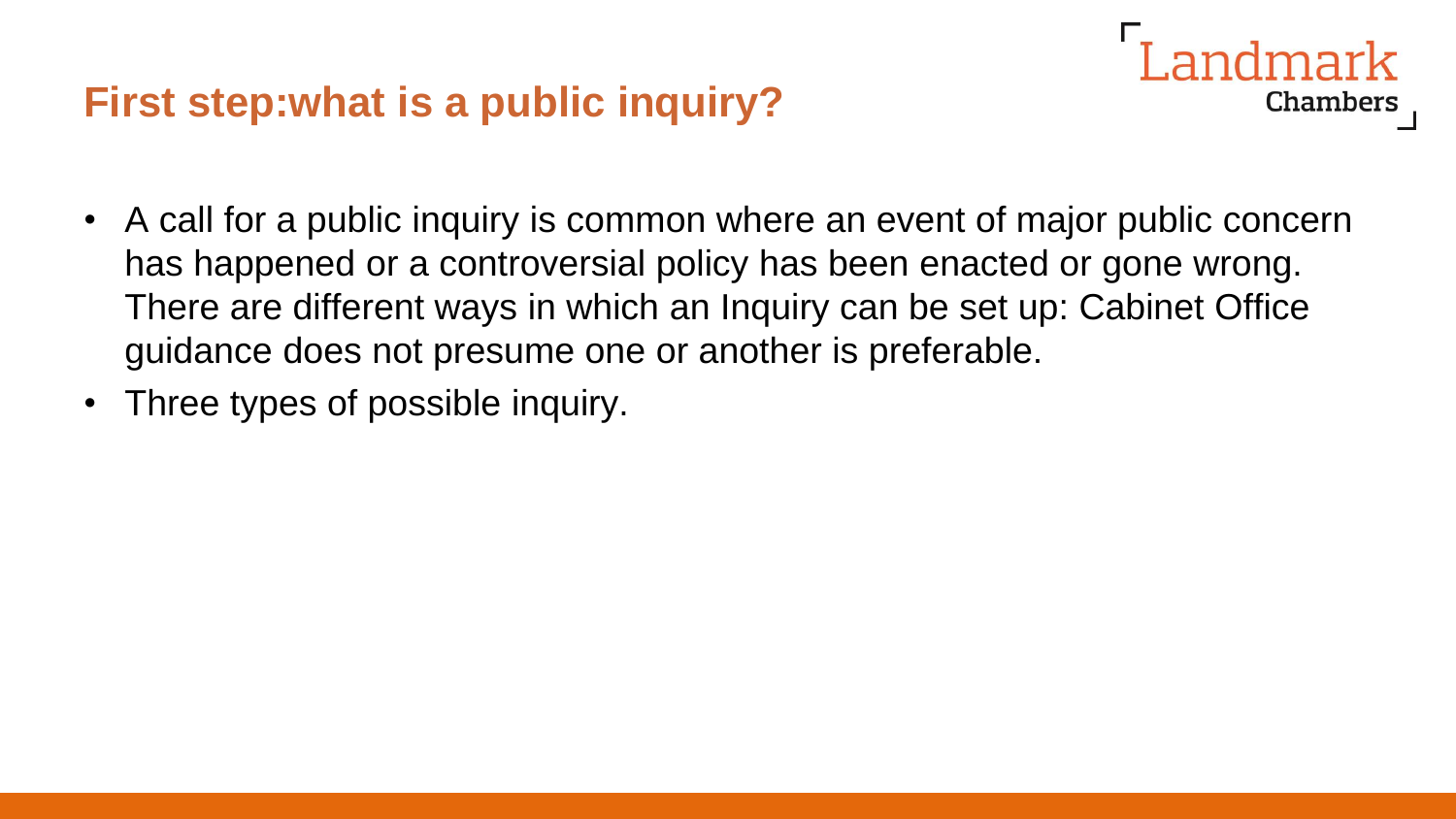#### **What sort of Inquiry is it?**

- A statutory inquiry: set up and operates under the rules of the Inquiries Act 2005 and the Inquiry Rules 2006 – for example: Grenfell, Blood Inquiry, IICSA. Also powers in other Acts to have public inquiries –

dmark

- s3 of the Children Act 2004 Inquiry to be carried out by the Children's Commissioner :
- s14 of the Health and Safety at Work Act (incidents and accidents)
- S68-72 of the Financial Services Act 2012 (serious failure of regulatory system)
- Merchant Shipping Act 2005 (deaths/serious incidents) .
- Schedule 1 of the Coroners Act 2009 enables inquests to be converted into Inquiries under the 2005 Act.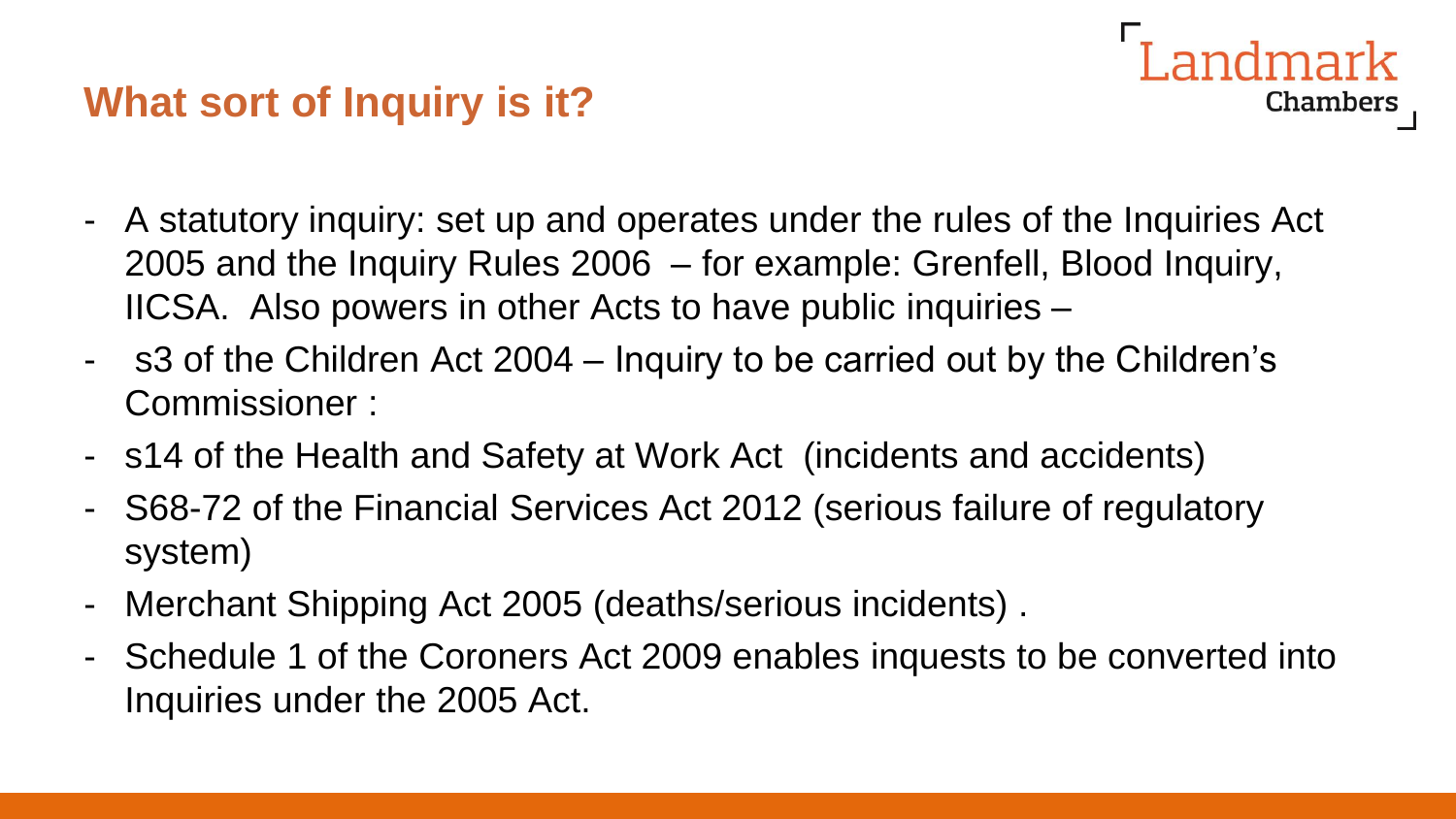

- A non statutory inquiry: this includes "ad hoc" inquiries, committees of Privy Counsellors or Royal Commissions : the Chilcot Inquiry is the most recent of these – earlier example - Profumo.
- Third type: Parliamentary Commissions of Inquiry.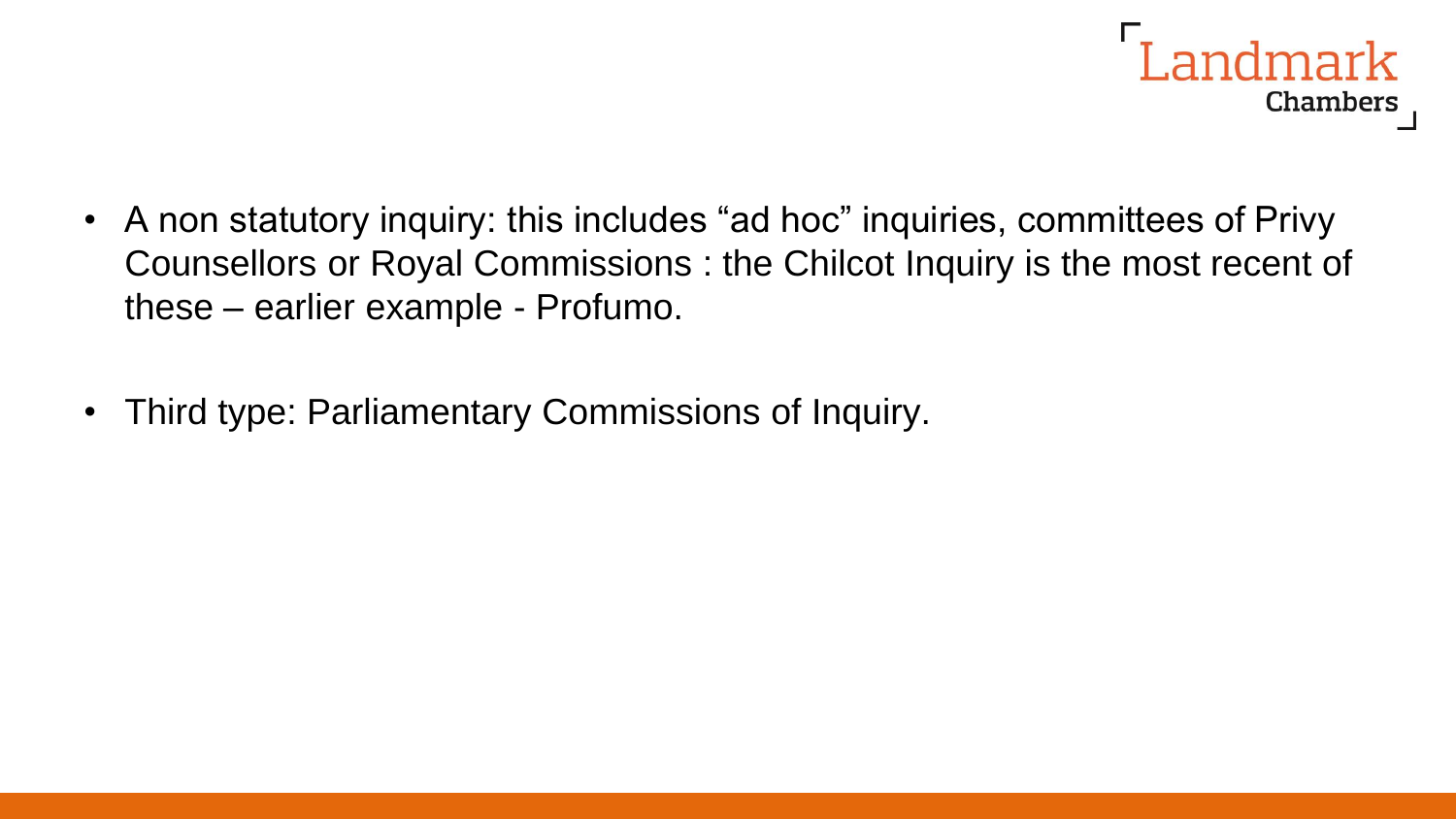#### **What is the purpose of the Inquiry ?**

- Establish the facts a full and fair account of what happened , or the causation of events : or /and
- Learning from events so helping to prevent their recurrence by synthesising or distilling lessons to change practice.

**Chambers** 

• Catharsis of therapeutic exposure – to provide reconciliation/resolution – to bring protagonists face to face with their perspectives.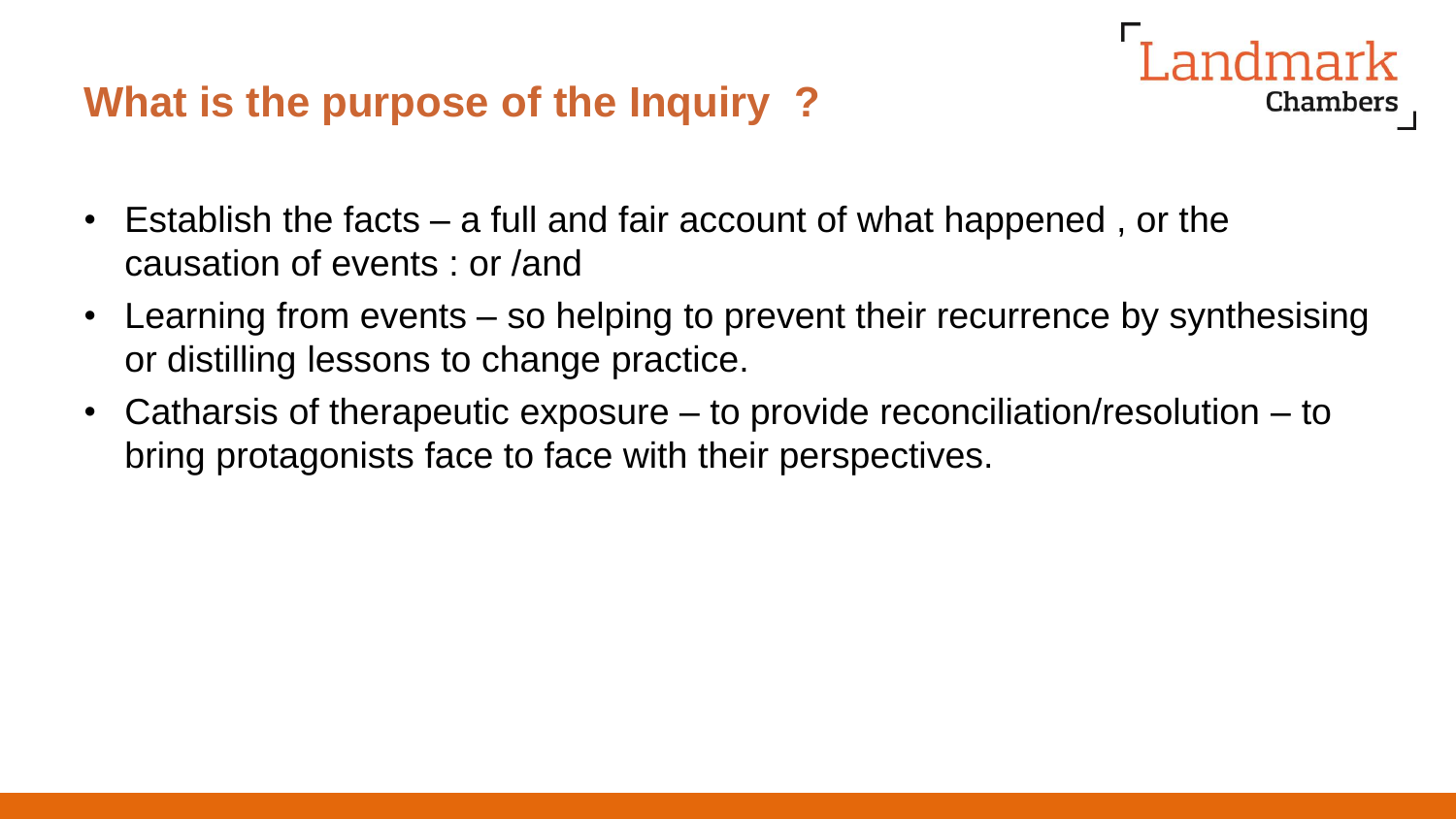#### **What is the purpose of an inquiry ?**

• Reassurance – to rebuild public confidence after a major failure by showing that it is being fully investigate and dealt with.

- Accountability, blame and retribution holding people to account, either directly or indirectly – contributing to the assignation of blame and providing a mechanism for retribution
- Political considerations serving a wider political agenda for government either in demonstrating that something is being done or to provide a motive/lever for change.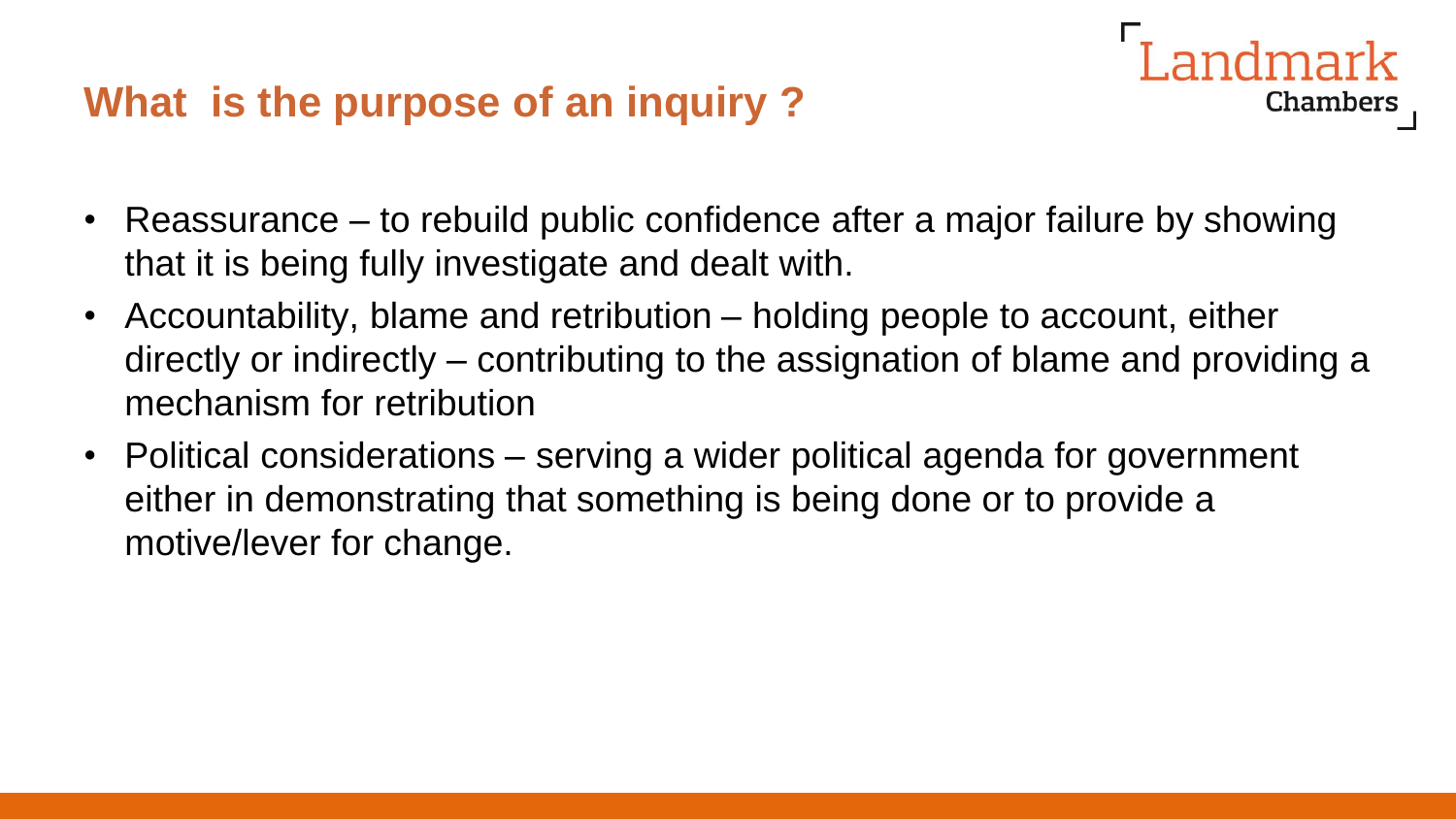#### **Non Statutory Inquiries**



- Have more flexible procedures : can be less adversarial
- Can hear evidence in private (given that many public inquiries revolve around national security or intelligence issues, this can be a significant advantage – eg Chilcot)
- Cannot compel witnesses so compliance is voluntary (albeit that the informal pressure can be considerable)
- It cannot take evidence on oath.
- Has no power to compel the production of documents.
- Does not have to be in public.
- Does not have to provide monies for legal representation and do not have legal representation for witnesses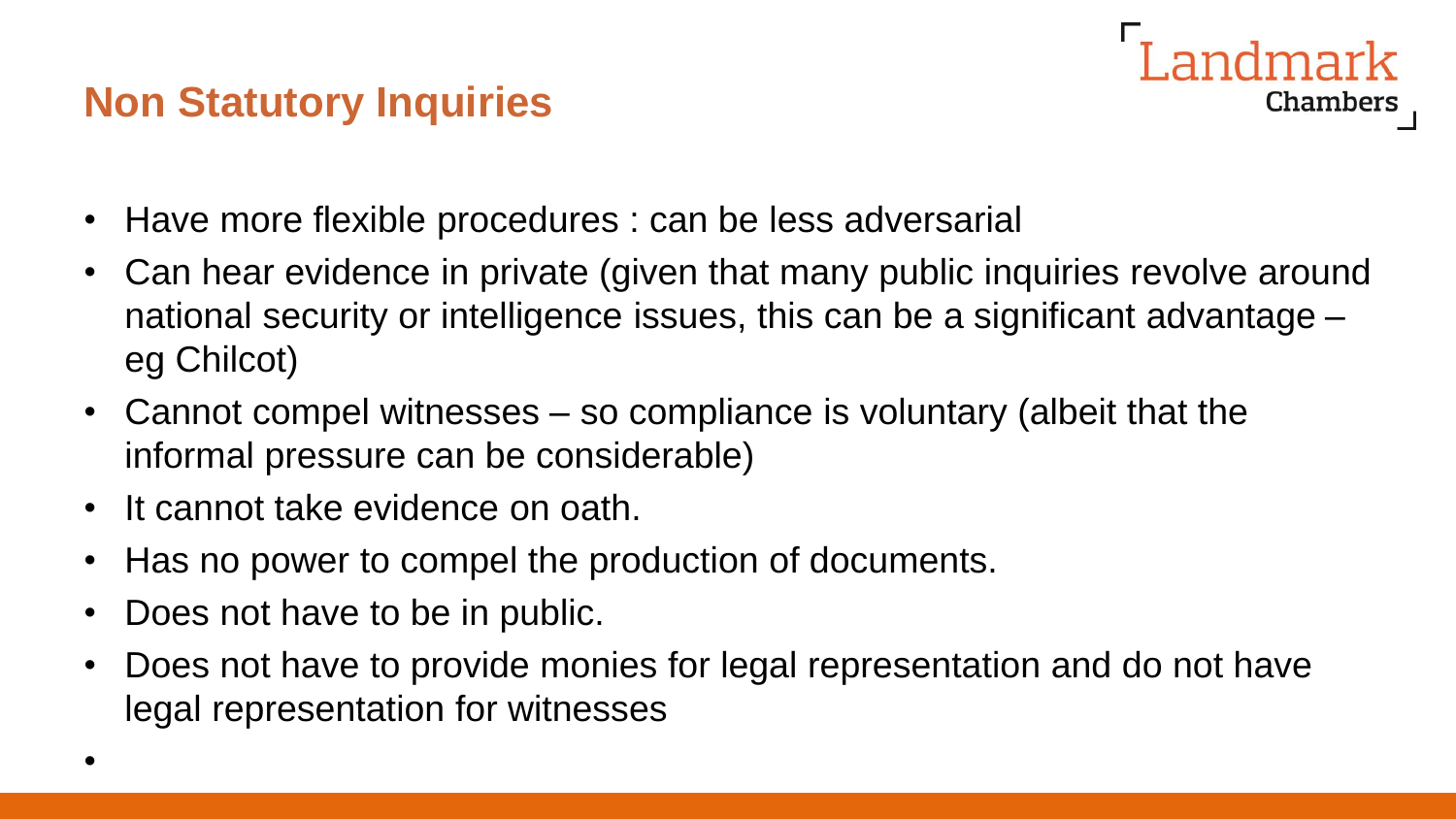#### **Non statutory Inquiries**



- Will provide opportunities for comment/to respond to critique at some point.
- Report likely to be published and laid before Parliament.
- May well be streamed live/information published on a website (for example Hutton published everything on a website)
- May well be questioning only by counsel to the inquiry, or also witnesses, may be several stages eg neutral questioning first, and then xx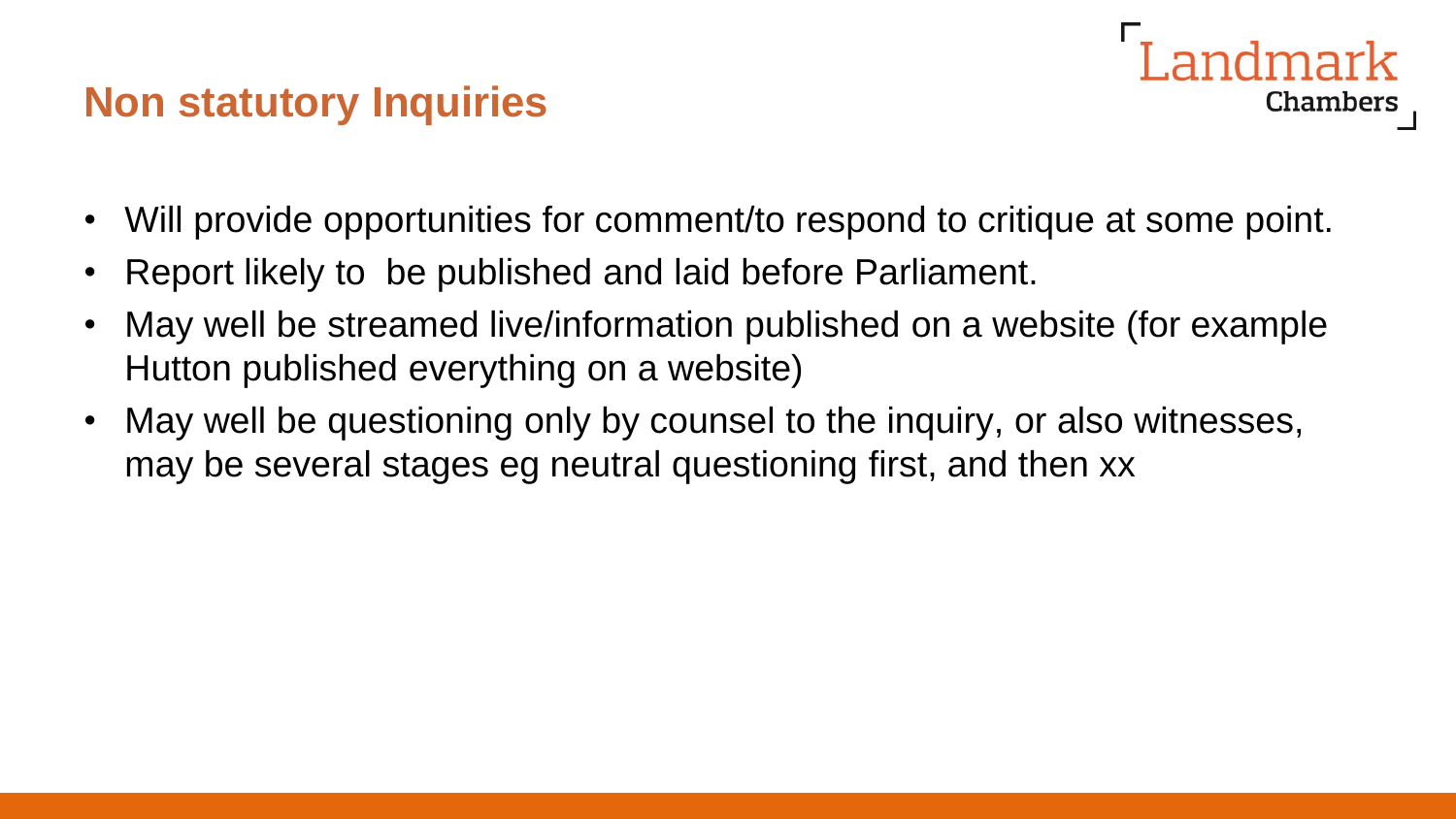#### **Committee of Privy Counsellors**

- **Chambers**
- Variation on the non statutory inquiry although as it is made up of Privy Counsellors, it enables security information to be seen e.g. Intelligence assessments.
- Most common recent examples Butler Inquiry 2004 review intelligence into WMD and Chilcot.
- Can be sworn in as privy counsellors for the task (the Butler Inquiry did this)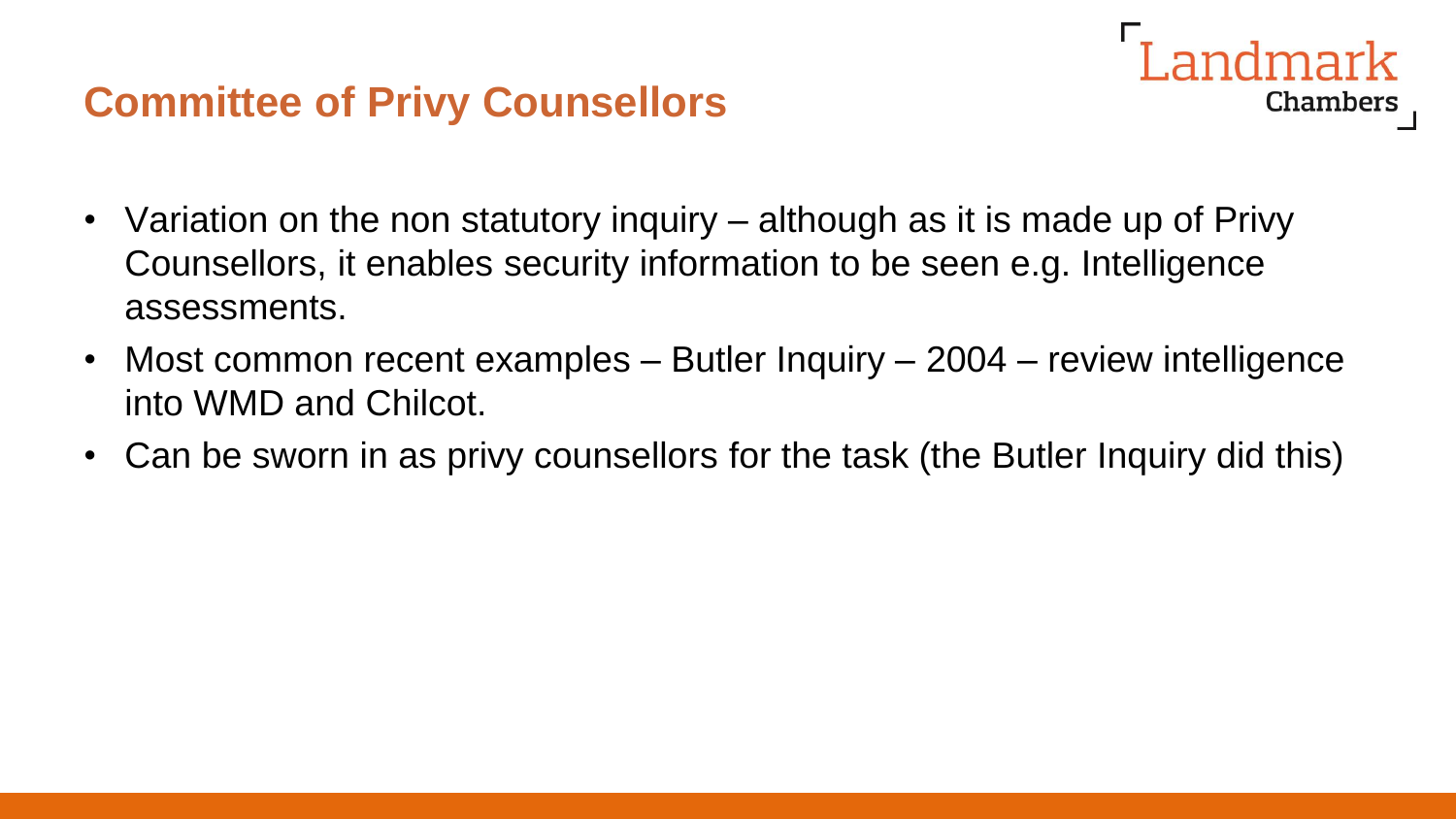#### **Royal Commissions**



- Again ad hoc investigatory/advisory committees
- No power to compel witnesses
- No power to compel the production of documents
- Used where time is not of the essence.
- Usually used for issues of broad policy:seem to be less popular than they used to be – most recent well known are – Royal Commission on Long Term Care – established Dec 1997 and the Commission on the Reform of the House of Lords .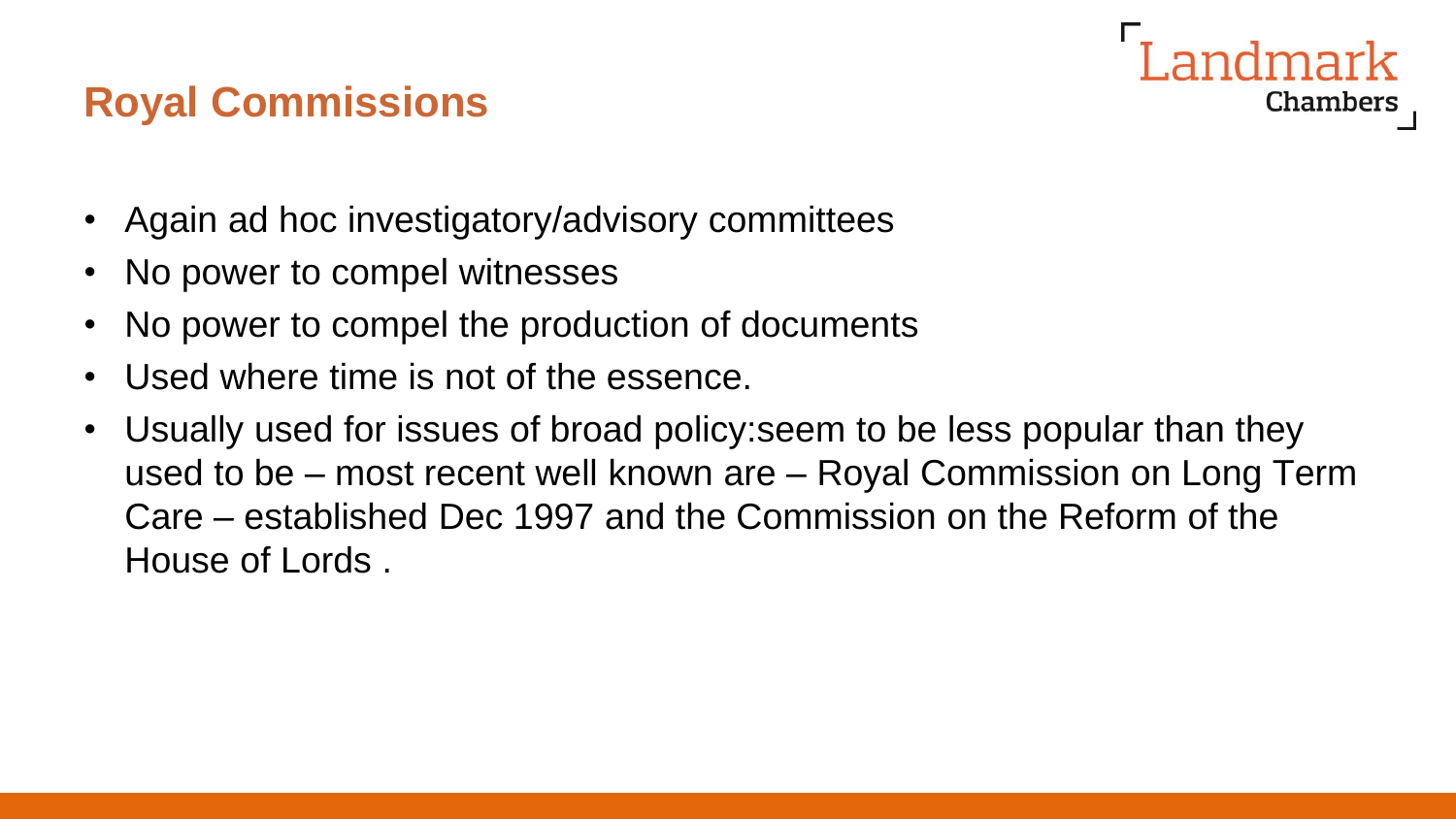#### **Dealing with a non statutory inquiry**

• What stage is the Inquiry at – is this a request for information: a request for evidence: a possible criticism of my client?

ndmark

- What information does the Inquiry already have about the client either by way of internal documents from other individuals/companies or government departments ?
- What are the terms of reference of the Inquiry and does the information requested fall within them? (Terms of reference are usually very broad : if large inquiry , different aspects may have different "scope" documents which may set out the interpretation of the terms of reference and are more detailed – ask for them or to be pointed to them to check that the requests are "in scope").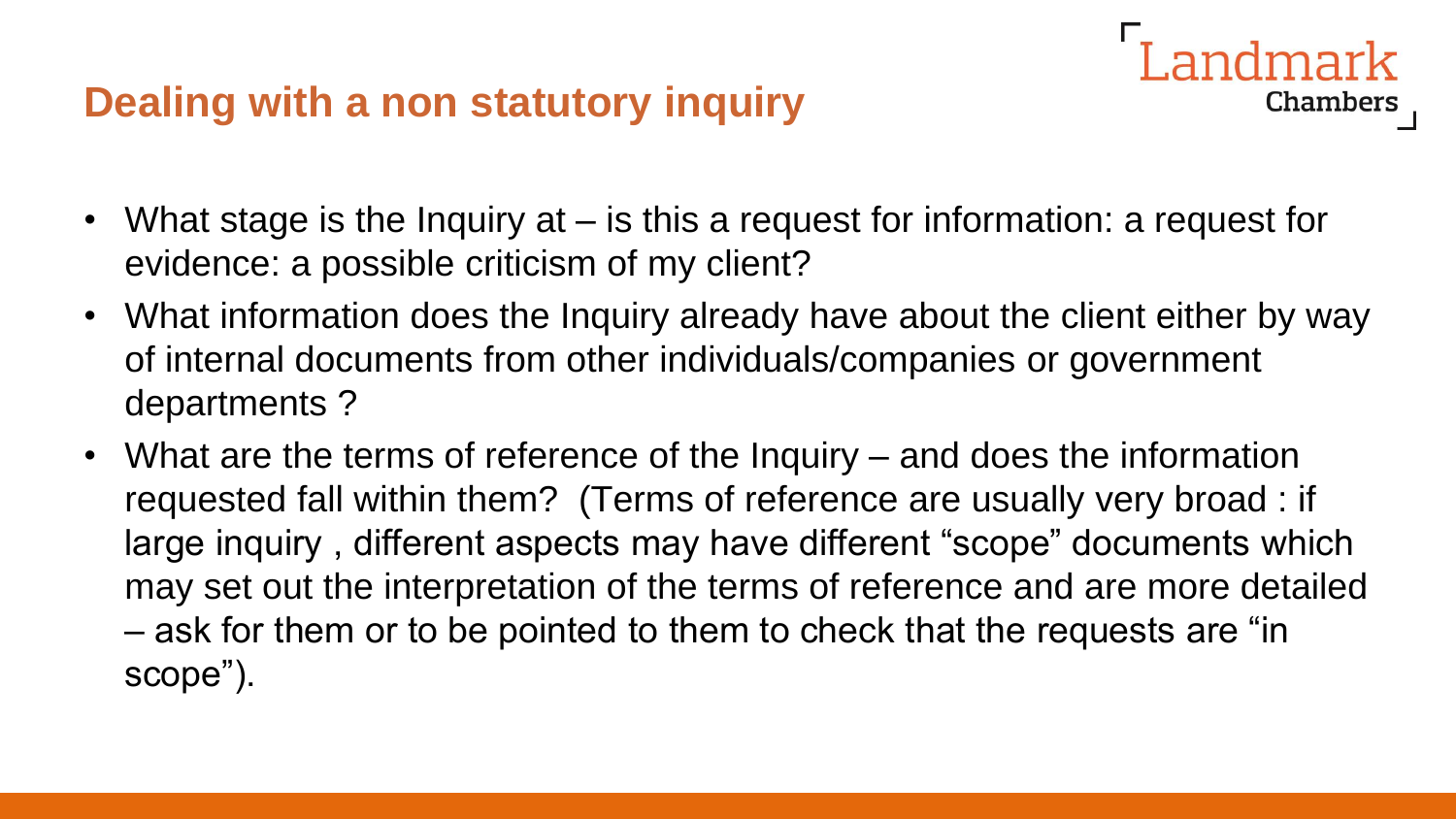#### **If dealing with a non statutory inquiry**

• What will be the impact upon the reputation of my client if I do not answer this request ? Is there political/moral/commercial pressure?

- Do I need to put my client's side of the story to be fair?
- Is the process suggested for gathering evidence/responding fair think of general public law principles of procedural fairness – eg allowing people to comment, knowing the case they have to answer, being provided with sufficient material to be able to provide appropriate advice, being given sufficient time etc.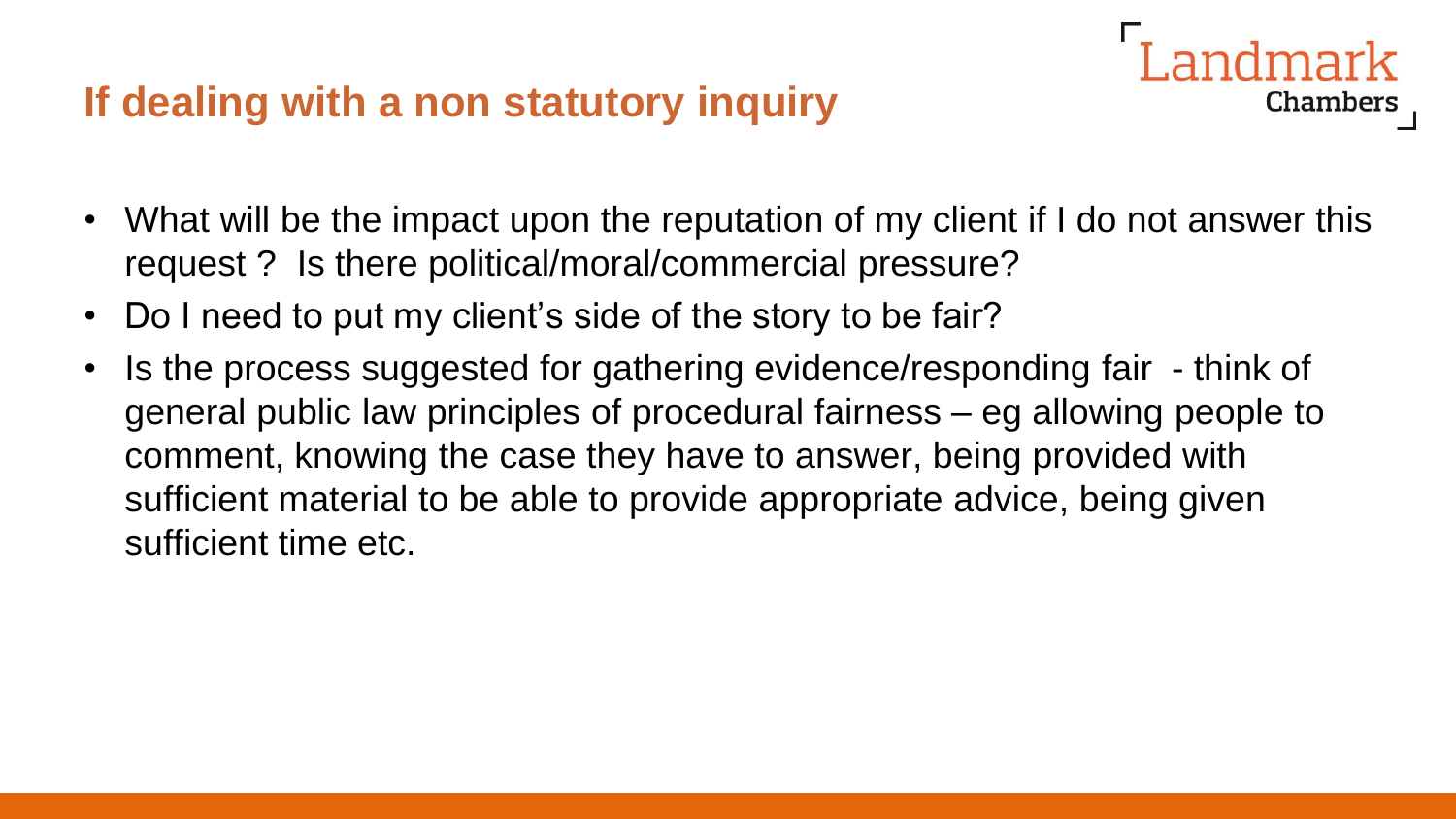#### **Things to think about**



- No requirement to provide legally privileged documentation.
- Can refuse to provide information if would involved breaches of confidentiality/lead to the risk of civil proceedings by others for the provision of that information
- Likely to be assurances or creation of confidentiality processes to enable documentation to be obtained.
- Find out what is going to be sent, to whom, when, how it is kept, what will happen to it afterwards?
- Who else will see this documentation?
- Can it be redacted/ciphered and how will that process work?
- Can a lawyer be present during examination/can they ask questions?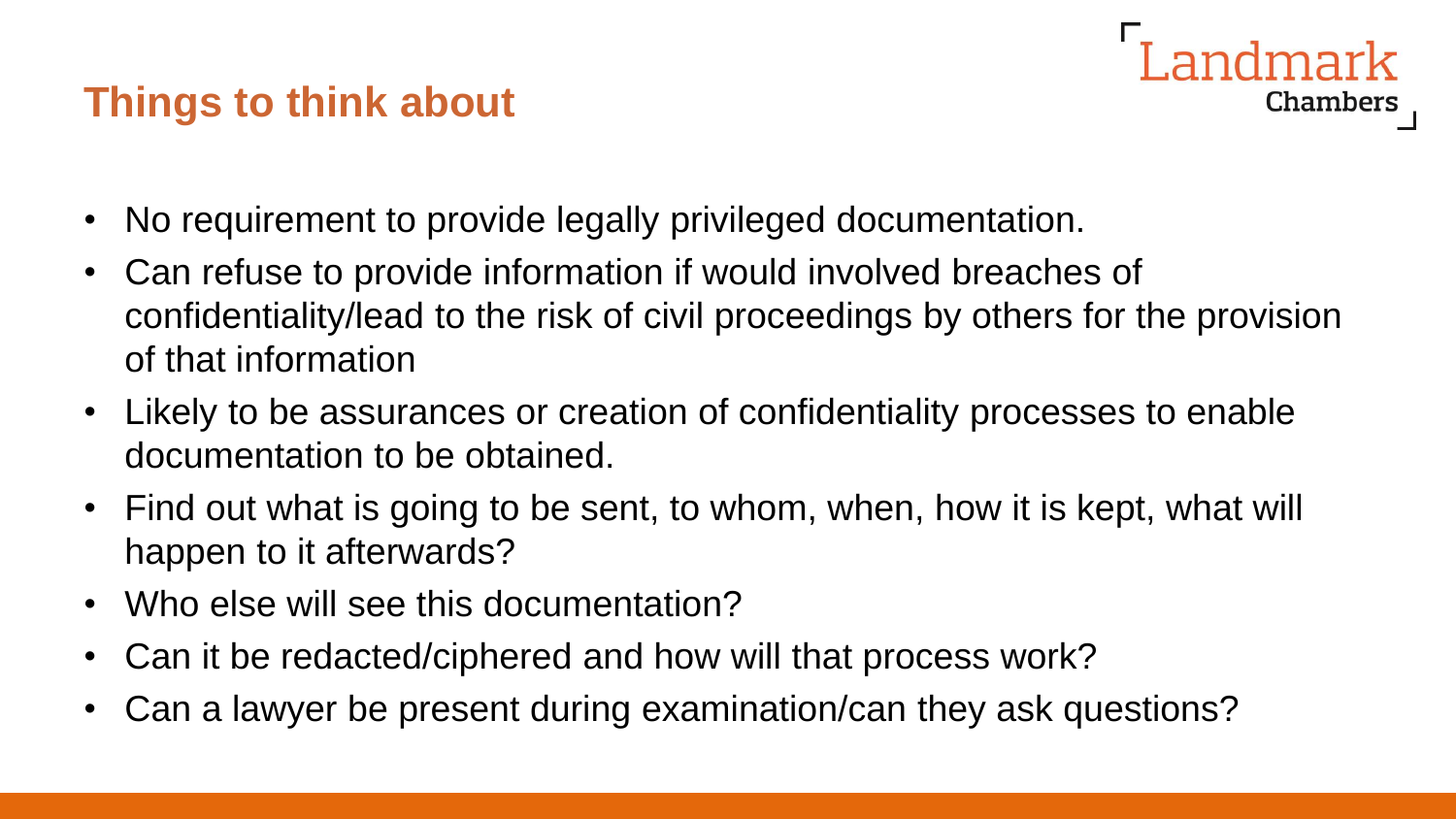#### **Statutory Inquiry**

- Chambers
- Set up under the Inquiries Act 2005 which provides the framework for the taking of evidence and the production of a report
- Also provides for the payment of expenses.
- 24 Inquiries have been established under the 2005 Act 8 of which are currently ongoing. Five by the UK government and three by the devolved administrations. If devolved, cannot compel individuals outside the territorial jurisdiction to attend: if UK wide can look at devolved issues but must consult the devolved administration before doing so.
- Established by a Minister, who then goes before Parliament saying who is to be the chair and panel and provides the terms of reference.
- Once established, they are independent of the government department : have their own Secretary and secretariat.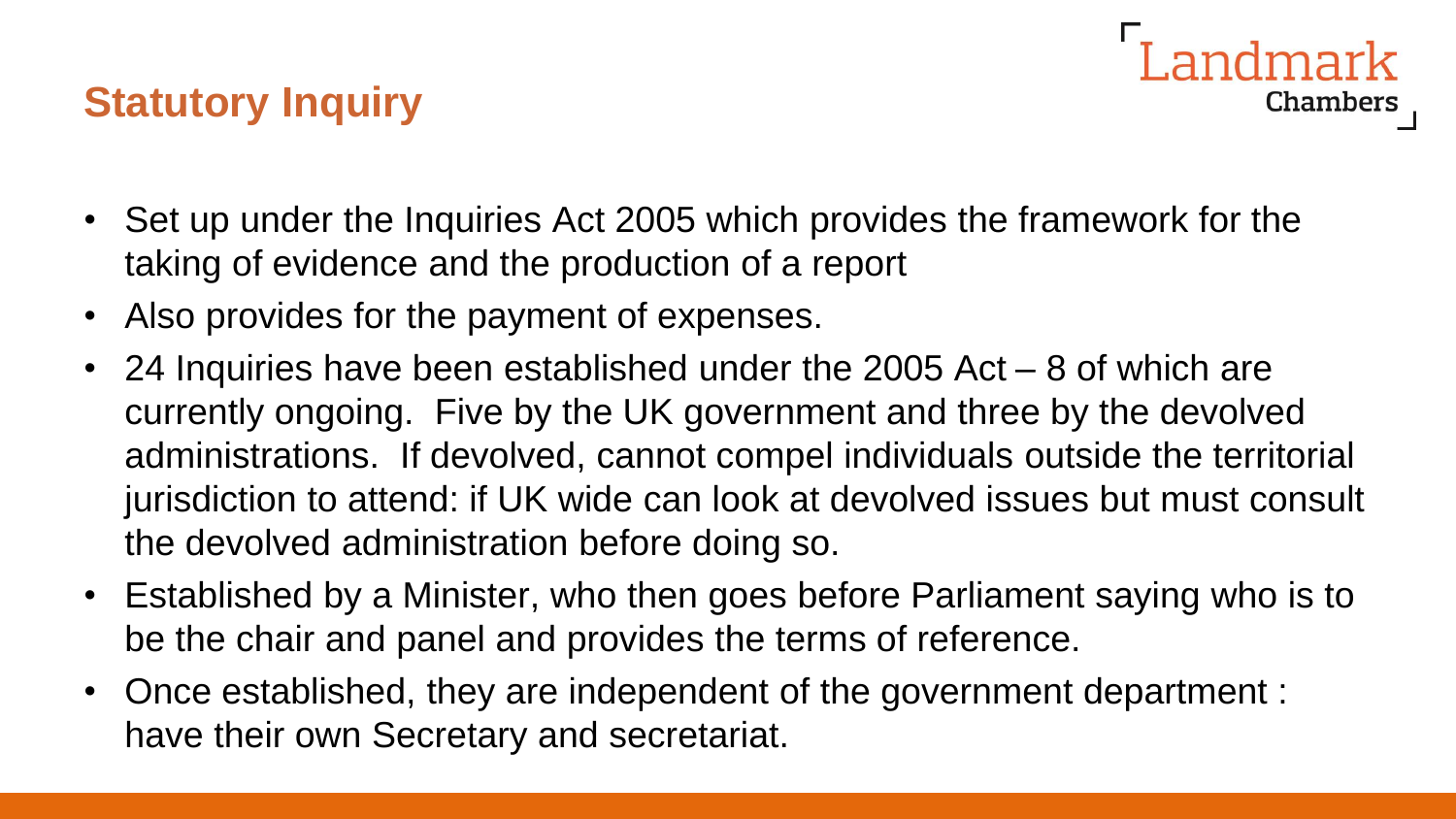#### **Statutory Inquiries – when are they set up**

- Cabinet Office guidance note suggests where:
- Large scale loss of life
- Serious health and safety issues
- Failure in regulation
- Other events of serious concern.
- Speaking in 2015, the Government said that non statutory inquiries may be quicker and more proportionate.

Chambers

Select Committee in 2014 recommended changes to the Inquiries Act 2005 as has an Institute for Govt report in 2017 to make the processes more flexible and to establish a permanent secretariat to staff and provide resource for public inquiries: so far has not happened.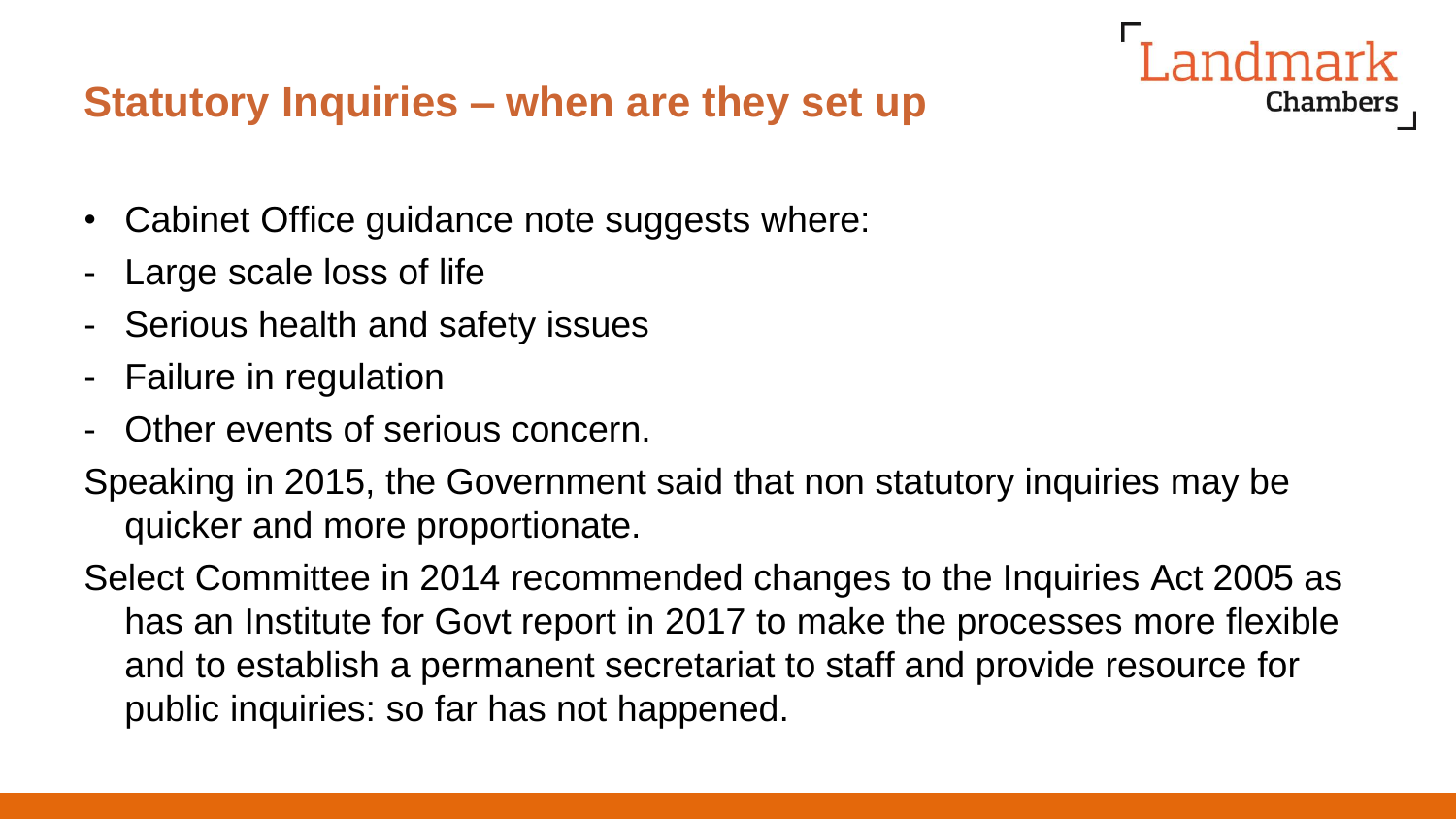# **Chambers**

#### **Statutory Inquiries**

.

- Must comply with the Act and the Rules
- But otherwise are masters of their own procedure.
- It is not litigation: it is not about confrontation and must not be seen like litigation.
- The job of the Inquiry is to pursue lines of investigation; material that may not be of immediate or burning relevance, if part of the line of investigation, can be provided to an Inquiry.
- Unless it is going off on a frolic of its own, it can pursue a line of questioning
- Inquiries do not usually involve the determination of civil rights and obligations and so do not usually engage Article 6.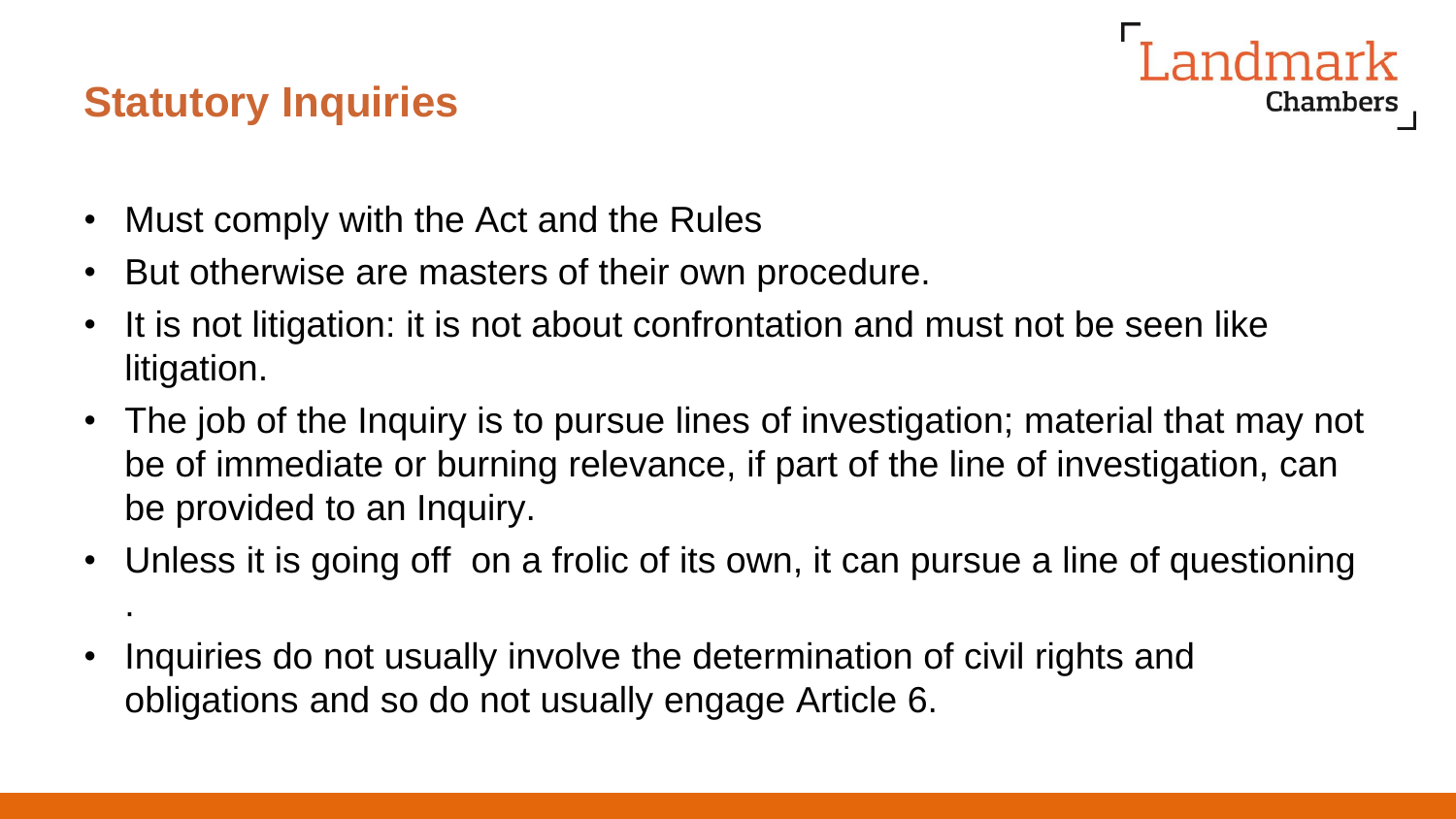#### **Answering a request: public inquiry**

• Is it within the terms of reference (s5 of the Act defines the terms of reference as):

Landmark

- (a) The matters to which the Inquiry relates.
- (b) Any particular matters as to which the Inquiry panel is to determine the facts.
- (c) Whether the Panel is to make recommendations
- (d) Any other matters relating to the scope of the Inquiry.
- Do you want to judicially review the terms of reference? (this has happened Billy Wright inquiry) .
- There is a practice of consulting on the terms of reference before recommending them to the Minister (although that is not invariably the case)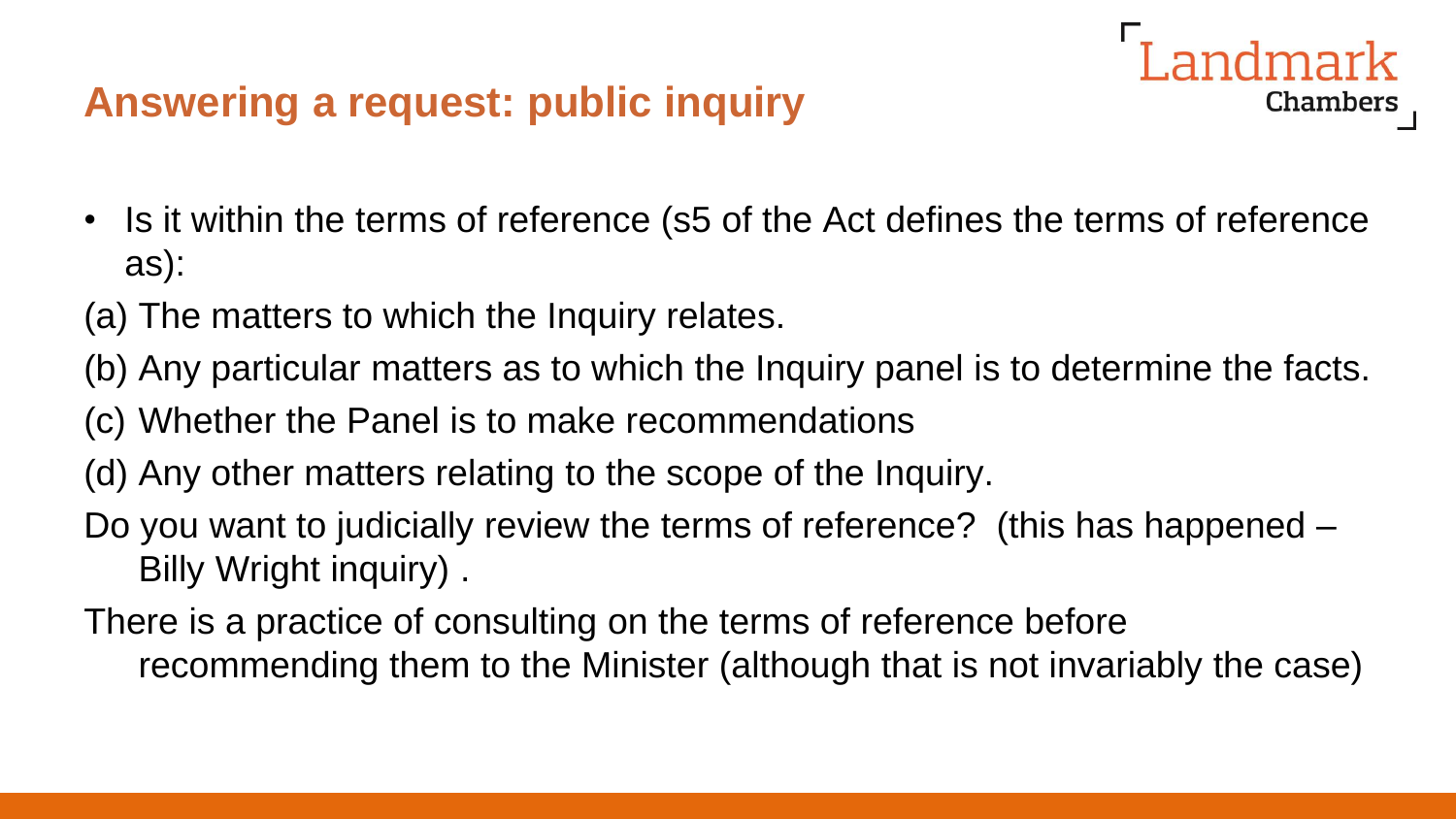#### **Which stage of the Inquiry is the request being made?**  Chambers

- Stage 1: a preliminary investigation of what evidence is available.
- Stage 2: the provision of evidence relevant to the subject matter of the Inquiry.
- Stage 3: The provision of evidence to others who are likely to be affected by the Inquiry (core participants)
- Stage 4: the hearing of evidence in public and the publication of associated evidence/documents.
- Stage 5: the preparation of the report setting out the findings and recommendations.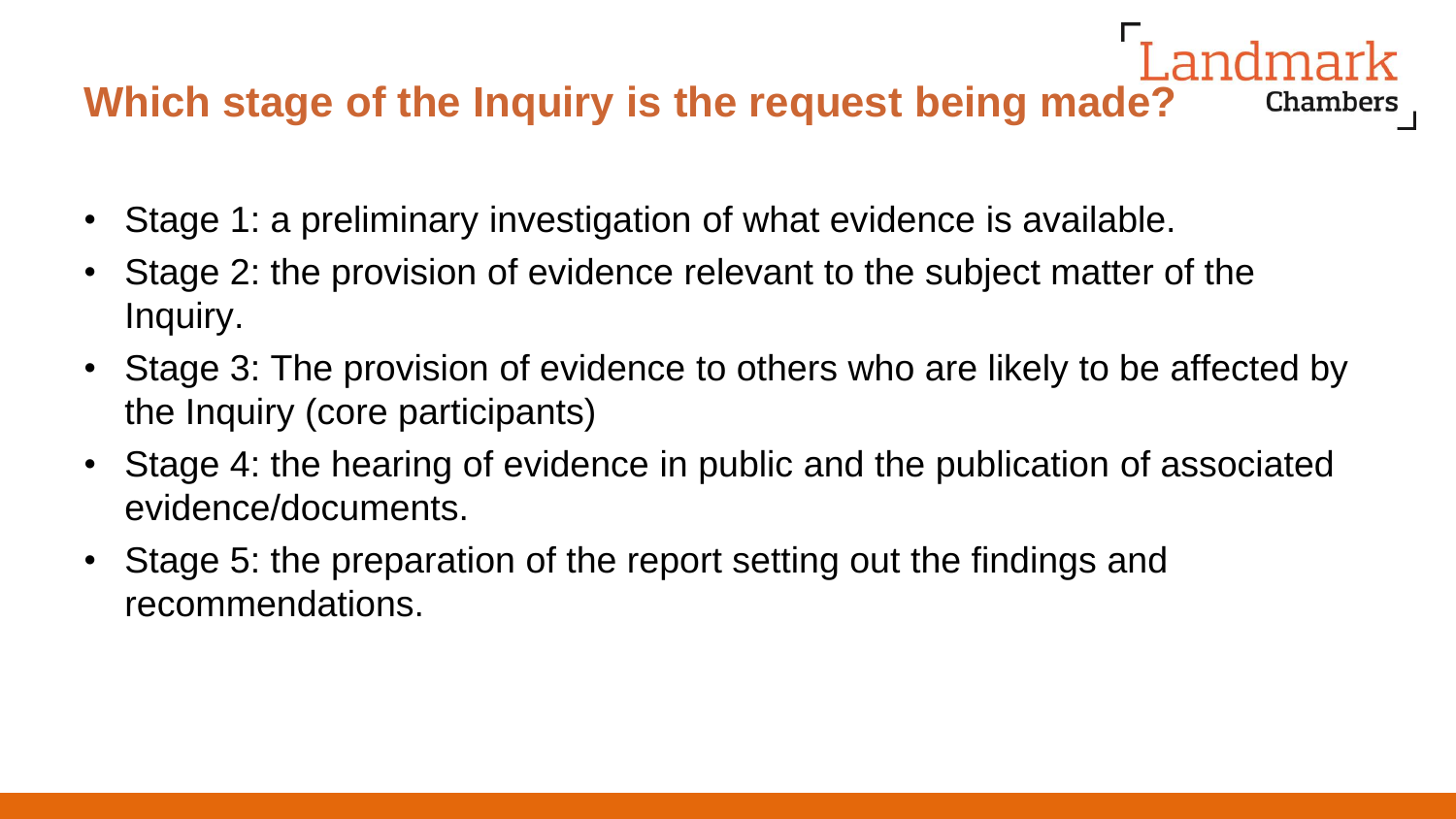#### **Does the Inquiry compromise other investigations?**

- An inquiry cannot make a finding of individual civil or criminal liability
- But may well end up making findings about credibility or events which could then lead to criminal or civil liability

- No hard and fast rule that must wait for the outcome of a criminal investigation (or other disciplinary/regulatory investigation) before investigating it in the course of a public inquiry – but prejudice to a criminal investigation is likely to be a strong reason to delay investigation or publication of findings until such has been finalised (see for example Grenfell)
- If the criminal investigation and the inquiry deal with different aspects of failure , then could have both running in parallel.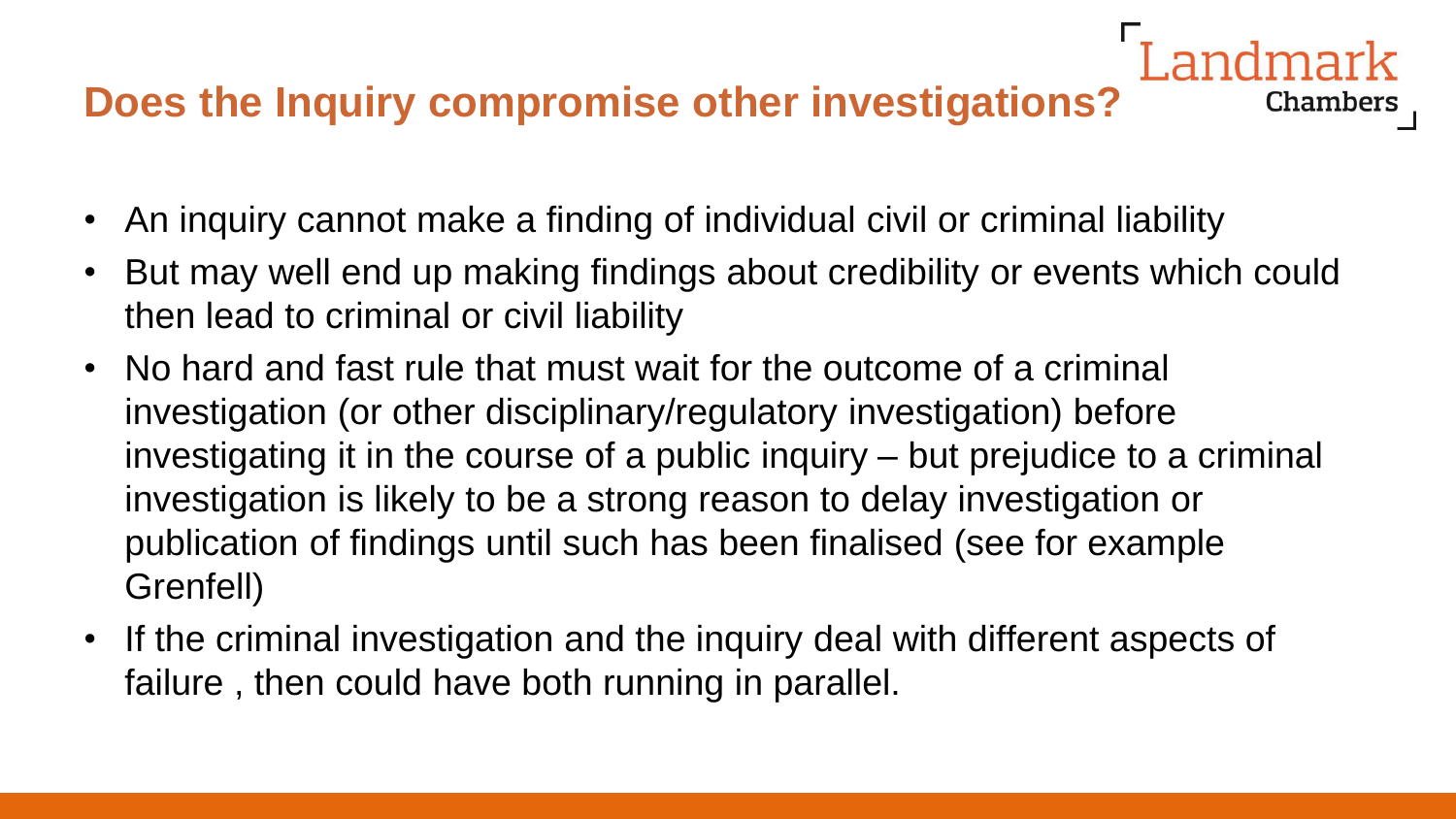## **Do they have power to compel my client to give this information?**

- S21 of the 2005 Act permits the compulsory provision of documents or the giving of oral evidence: if documents are intentionally suppressed or concealed, then this is a criminal offence under s35 of the Inquiry Act 2005 (max 51 weeks in prison in England and Wales: 6 months in NI and Scotland) – current max fine is £1,000.
- Some Inquiries use the power of compulsion ab initio: others ask for the information on a voluntary basis, and only use the powers under s21 if the organisation/person asks for such or if a voluntary request has been refused.
- No power of search and seizure.
- No power of surveillance.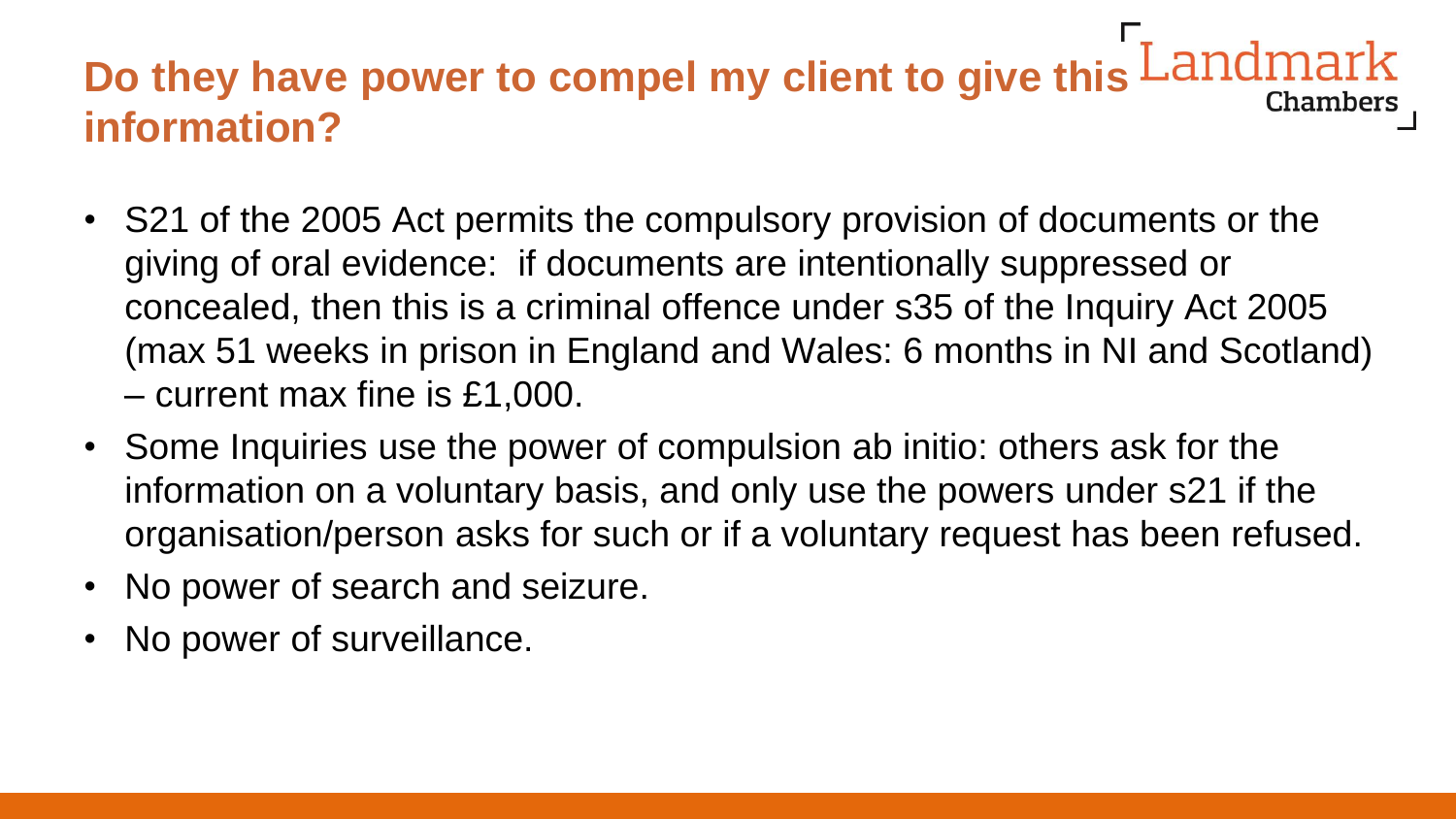#### **Provision of information at stage 1**

- Often called the "scoping phase"
- Requests for information to preserve documentation.
- To review documents to see what the scope of the Inquiry should be.

- To decide what documents may be needed in the future
- To decide which witnesses may need to be called.
- May well be significant material sought at this stage which may never be ultimately used for a hearing.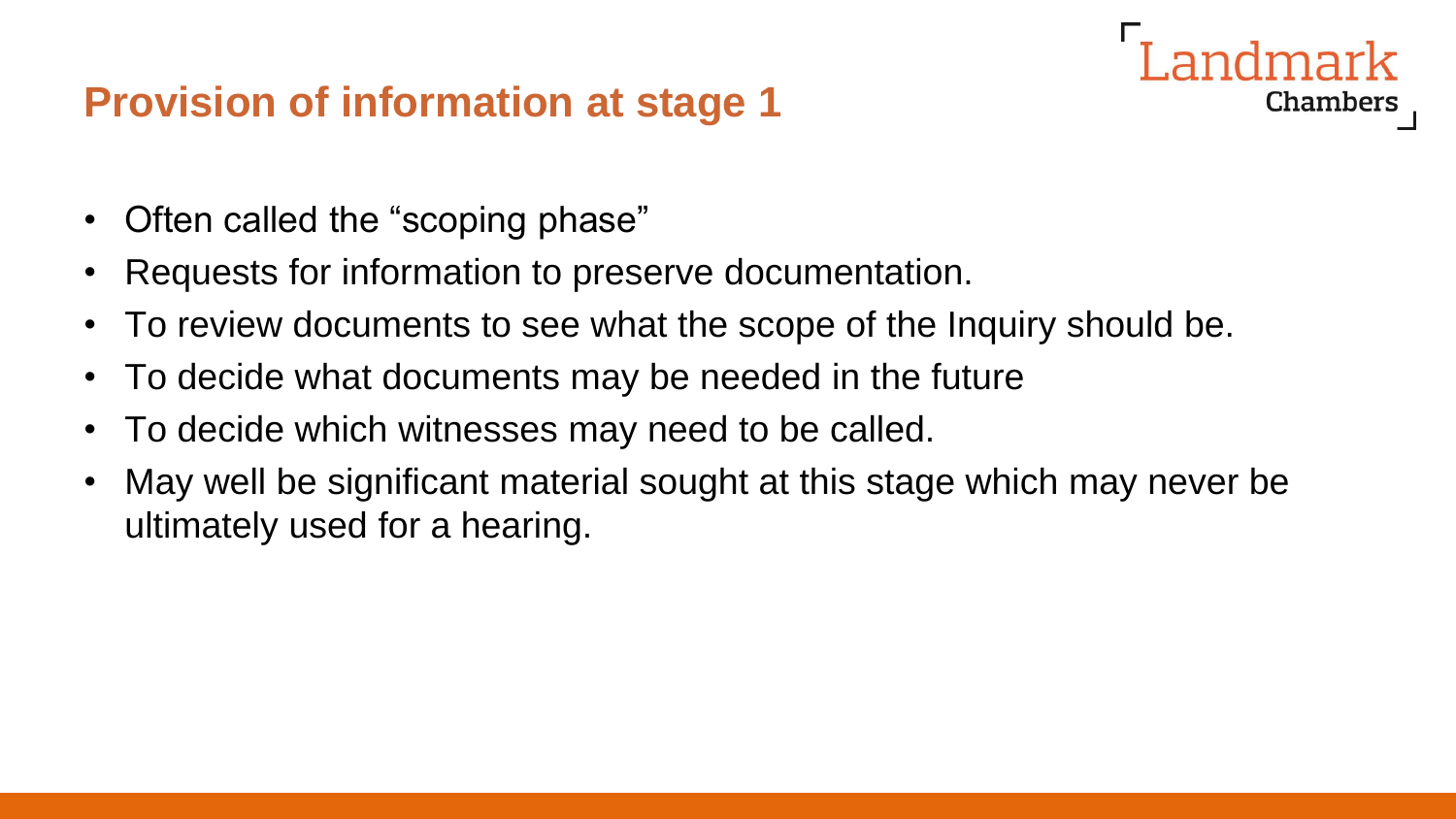#### **Provision of information at stages 2 -4**

• Likely to be more focussed requests for evidence and/or witness statements.

- May well also involve asking to comment upon material gathered from others.
- May involve the production of material/discussions with experts appointed by the Inquiry.
- Issues of confidence/putting material into the public domain are most likely to be of concern.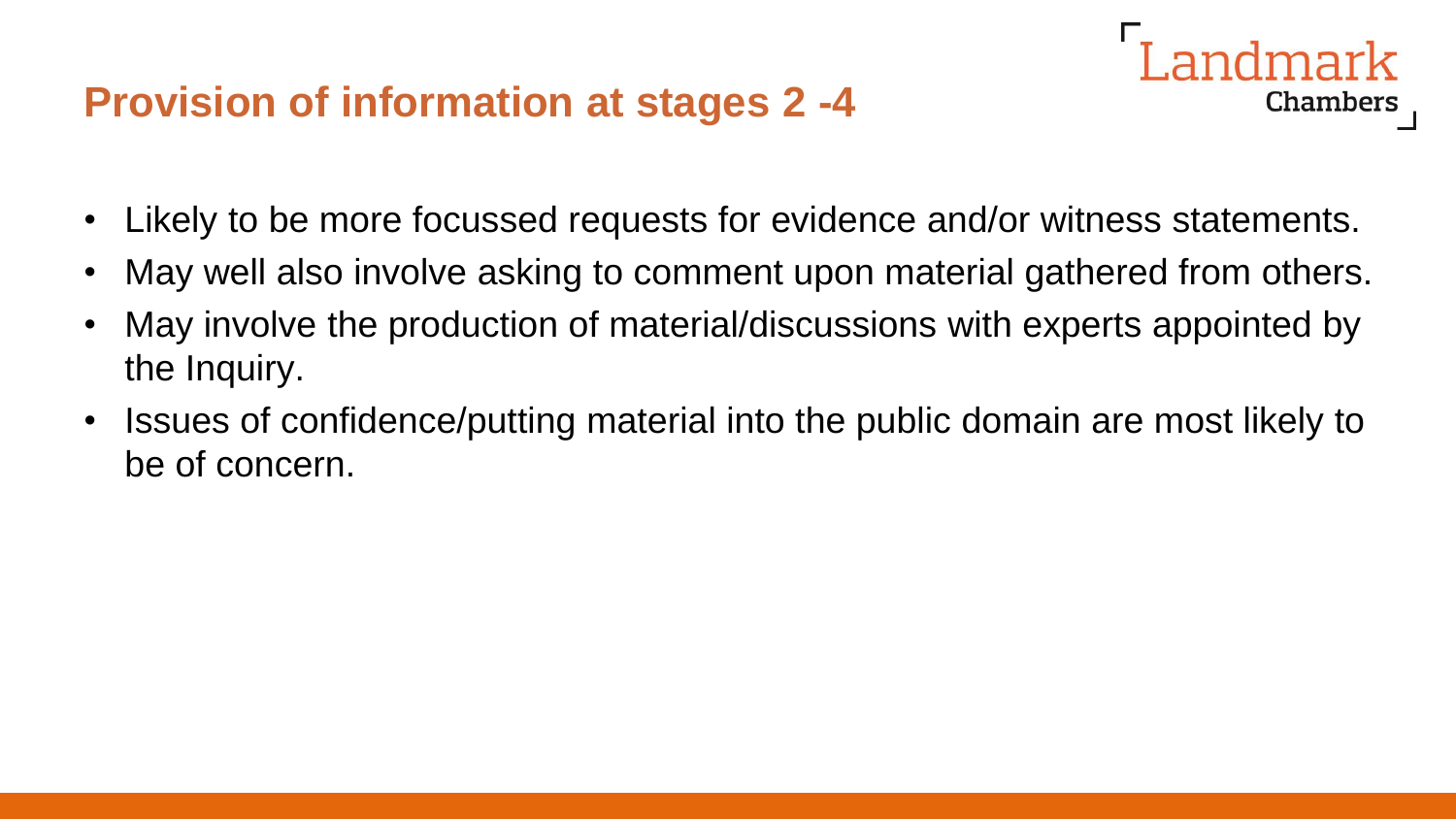#### **Provision of information at stage 5**

• Will be commenting upon warning letters sent under Rule 13 of the Inquiry Rules

Landmark

**Chambers** 

• Unlikely to involve a request for further information, but request for comment upon possible criticisms. This may, even at this stage, mean bringing to the attention of the Inquiry either material they have but have overlooked, or fresh material which has a direct bearing on the criticism (although this is something to be avoided if at all possible).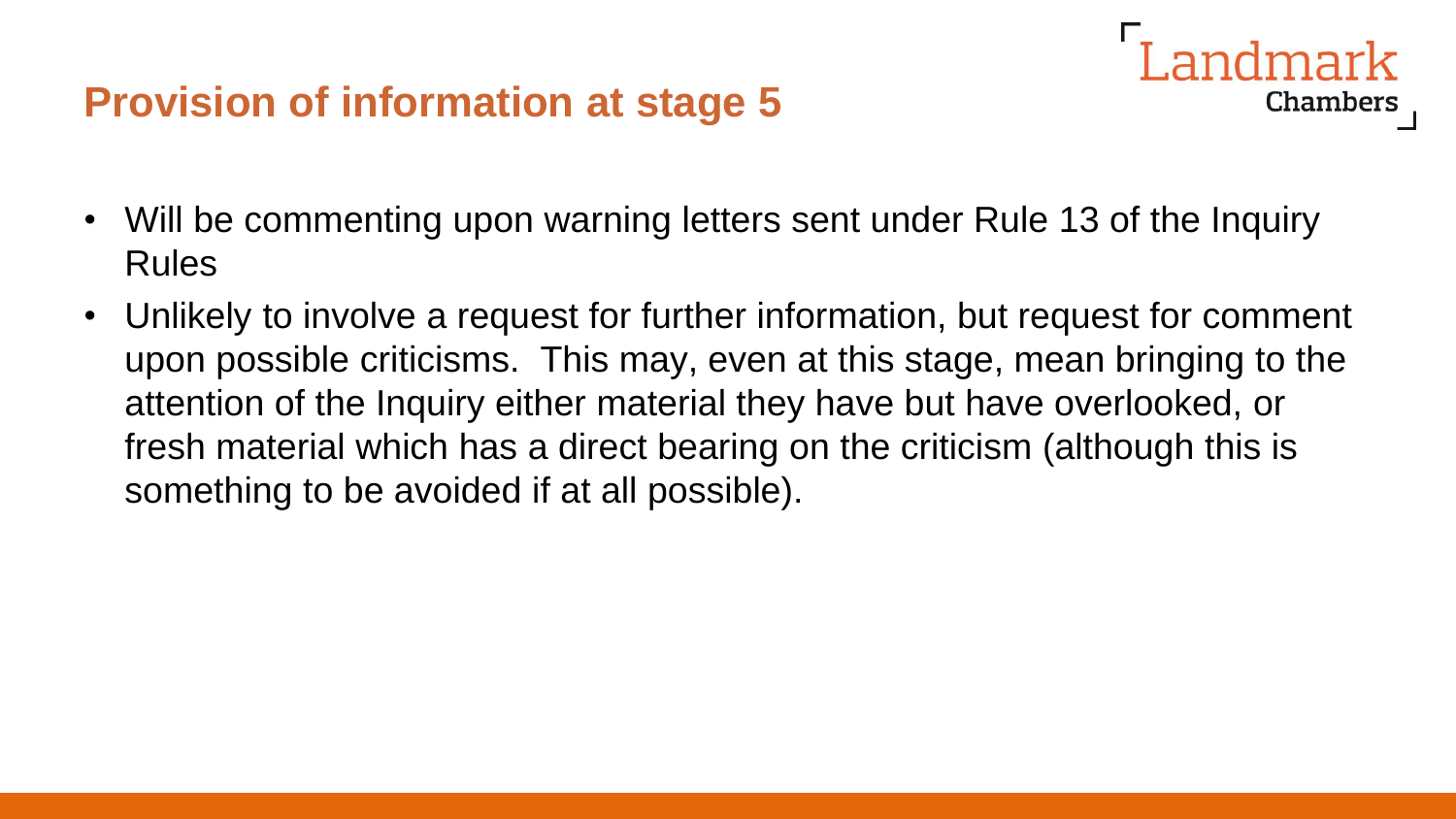#### **Consideration 1 – fairness and unnecessary cost?**

• Is this request necessary, fair and has it been formulated with regard to the need to avoid unnecessary cost (Chair has a duty under s17 to act proportionately) ?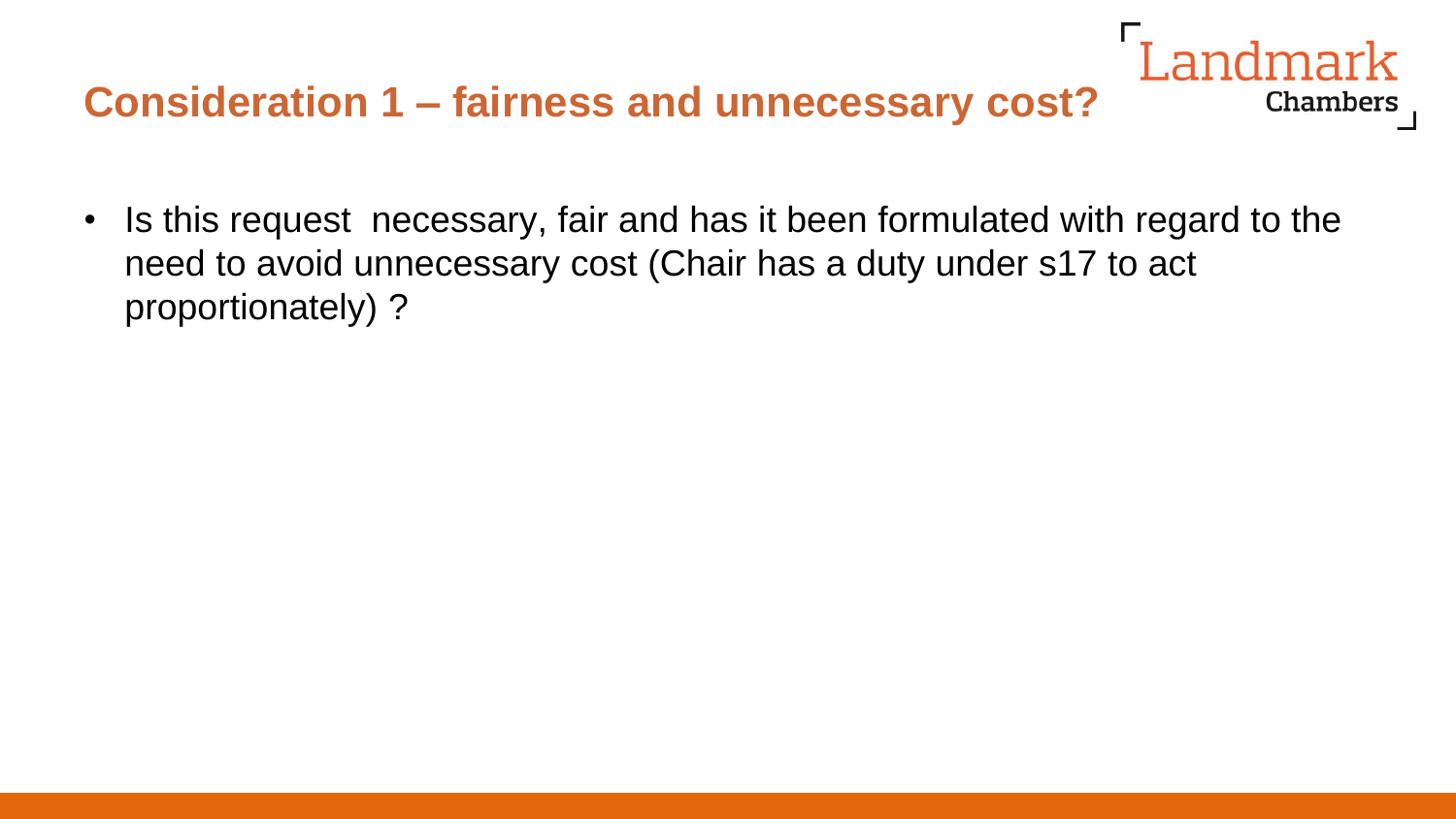# **Consideration 2 : is it material within custody and control?** Consideration 2 : is it material within custody and control? Chambers

• This can include documents both in the clients possession but also those where he can obtain possession of it.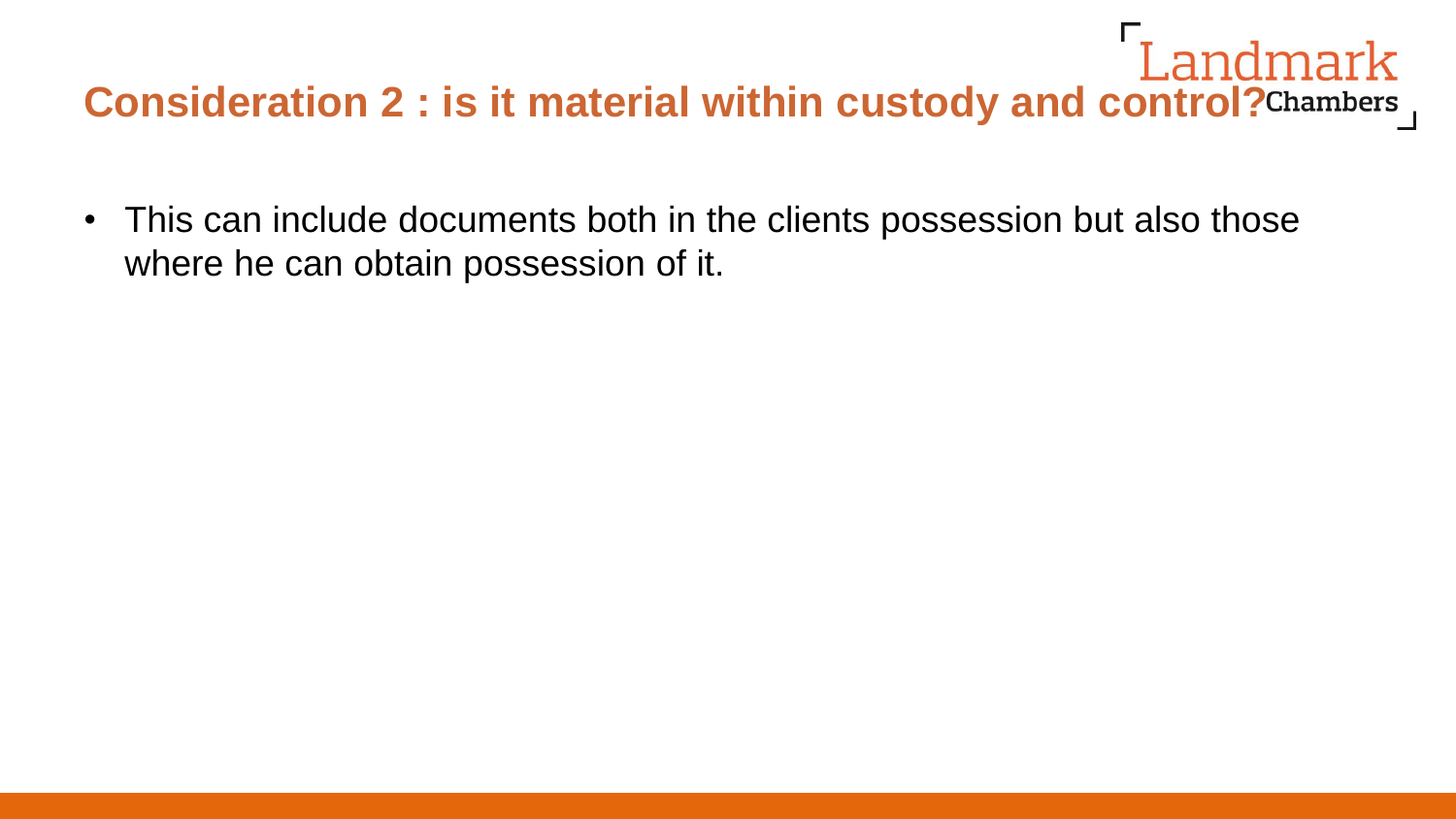#### **Consideration 3 : Grounds for refusal under s21(4)**

• S21(4)(a) – The client is *unable* to comply – doesn't have the information, or cannot provide it (for example it is intercept evidence).

- S21(4)(b) It is *unreasonable* to expect someone to comply. This could include:
- (a) It is too difficult to get the information.
- (b) It would take too much time.
- (c) It would involve spending too much money .
- (d) The evidence will not be of material assistance to the Inquiry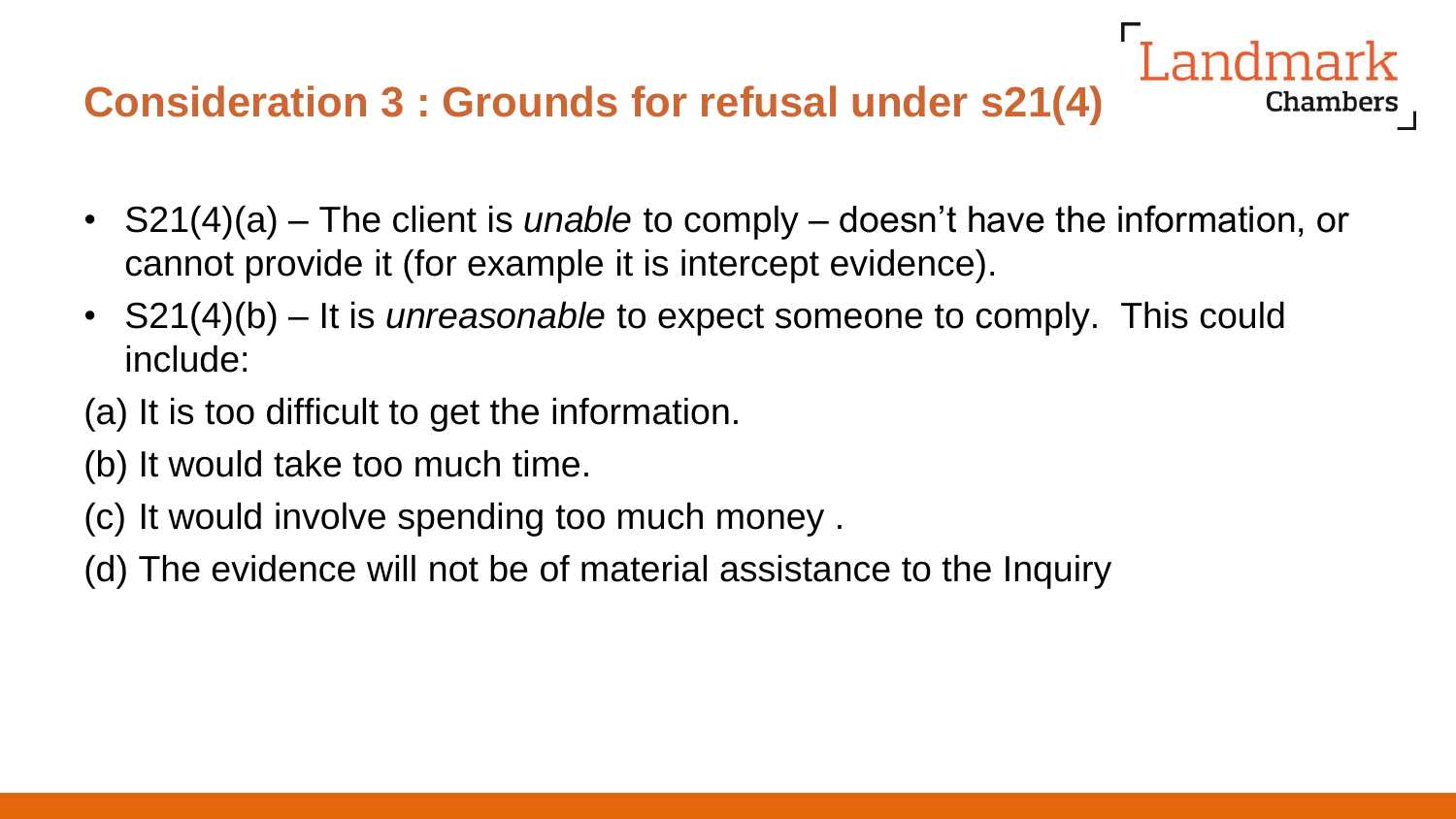#### **Consideration 4: is the material privileged?**

• S22 of the 2005 Act provides that an inquiry cannot require someone to provide a document if he would not be required to do so by a Court in the UK.

- Examples would be:
- (a) Owed a duty of confidence (but often these confidences are overridden by the public interest – eg disclosure of medical records held in confidence – Lewis v SS Health [2008] EWHC 2196)
- (b) Subject to legal professional privilege both litigation privilege and legal advice privilege . But you may wish to consider whether to waive that privilege and/or to be careful about what is actually the subject of such privilege, and the limits of such (ENRC [2018] EWCA Civ 2006).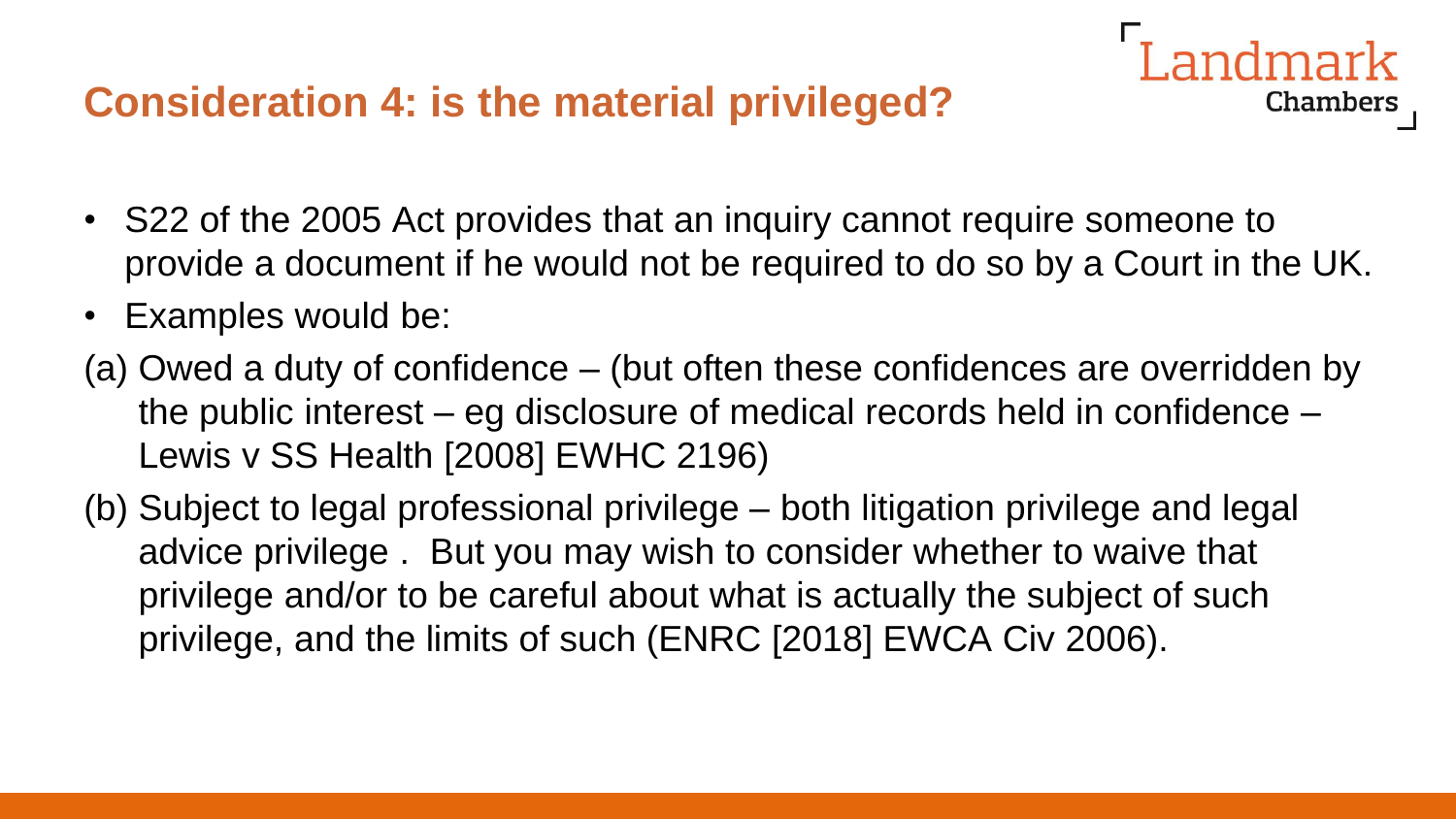## **Consideration 5: is the material subject to public interestdmark immunity?**

- S22(2) enables material subject to PII to be withheld.
- Where it would cause real damage or real harm to the public interest
- Wide variety of "public interests" and categories are not closed but include:
- (a) Relating to national security
- (b) Diplomatic relations
- (c) Formulation of government policy
- (d) Activities of informants/ criminal intelligence
- (e) Police surveillance
- Impact on the administration of justice.
- There is a balancing exercise as to whether the information should be withheld to be carried out by the Chair/Panel.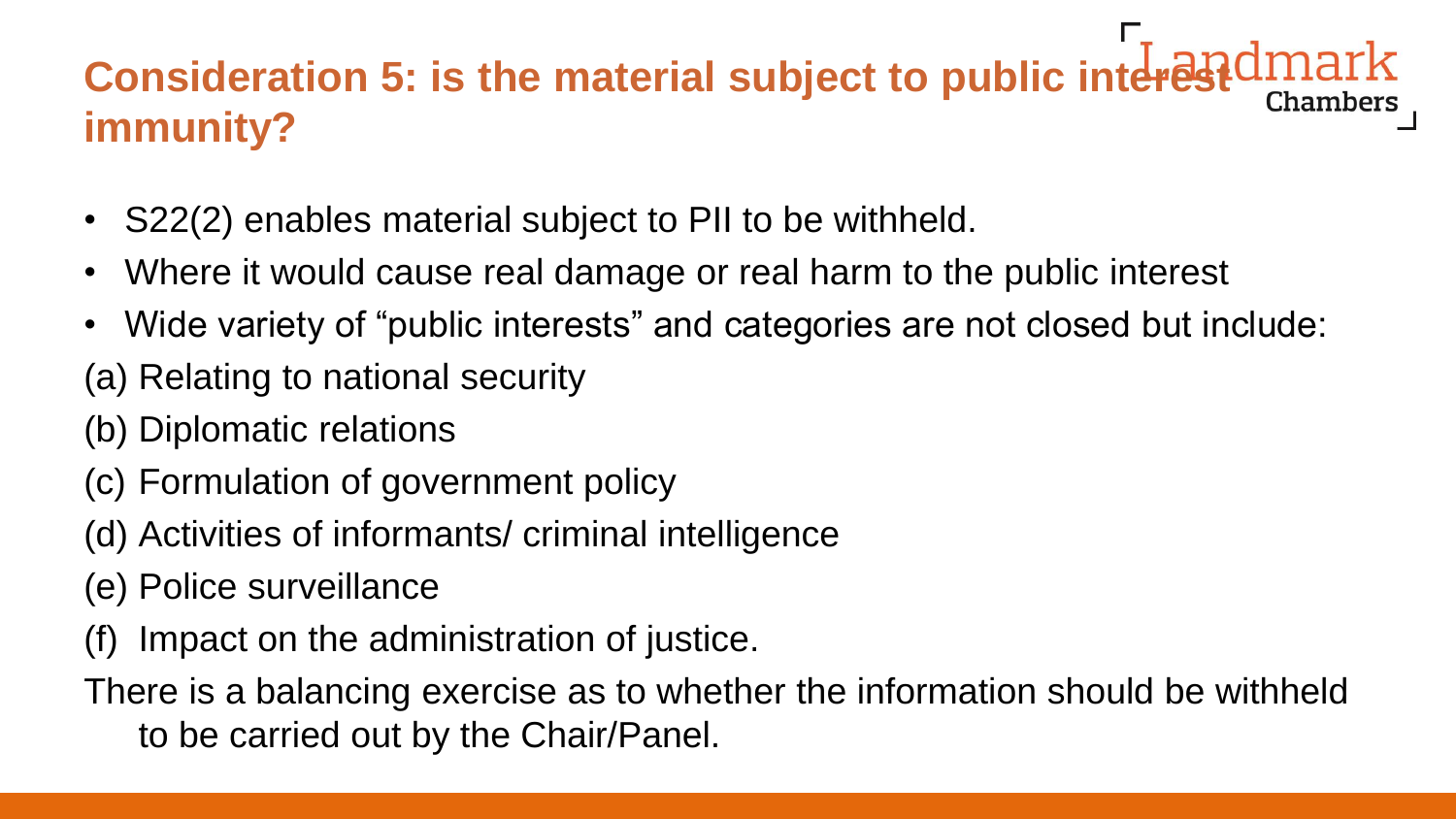#### **PII (2) – the balance to be struck**

- When examining any claim for PII, the Chair/Panel will examine;
- (a) Exactly what is being sought to be withheld
- (b) What is the risk of serious prejudice to an important public interest
- (c) Can disclosure be ordered in a way to protect those interests eg anonymisation/gisting/redaction/closed session.
- (d) Is the proposal the minimum derogation needed to protect the ublic interest.

Chambers

(e) Would the limits of the disclosure prejudice or seriously impact upon the fairness of the inquiry procedure.

(see for an example Bancoult v FCO [2010] EWCA Civ 158 ).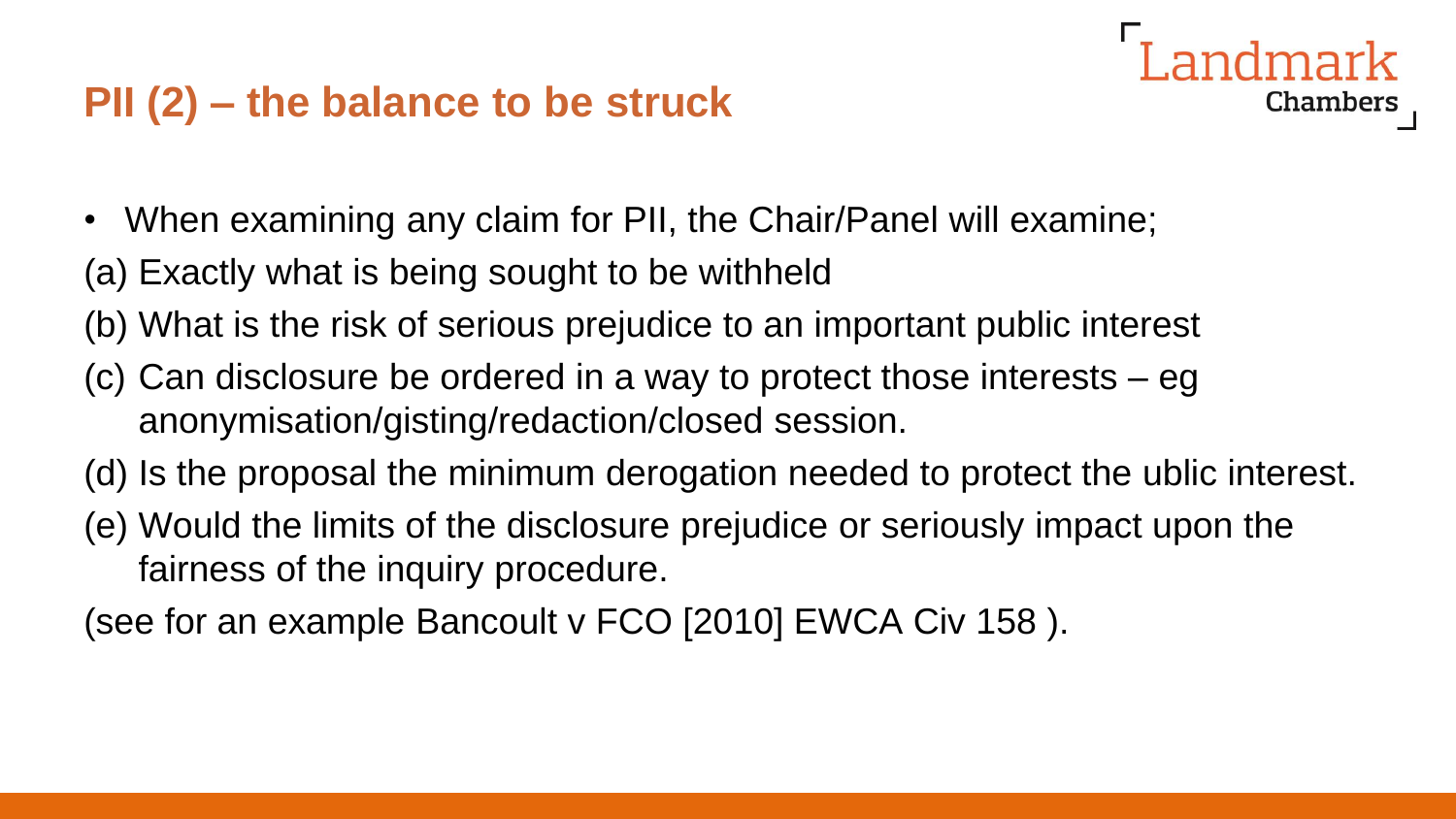#### **Would the material lead to self incrimination?**

• No –one has to answer questions if it would expose the person to a criminal charge - s14 of the Civil Evidence Act 1968.

- This is evidence which is directly incriminatory i.e. I did kill him.
- Or evidence which is indirectly incriminatory so information which may be required to prove the criminal offence – so for example exculpatory pieces of information or facts could then be used in a criminal prosecution or to contradict material then given during a trial.
- Or evidence that may be used in prosecutorial decision making . Only relevant to the laws of the UK.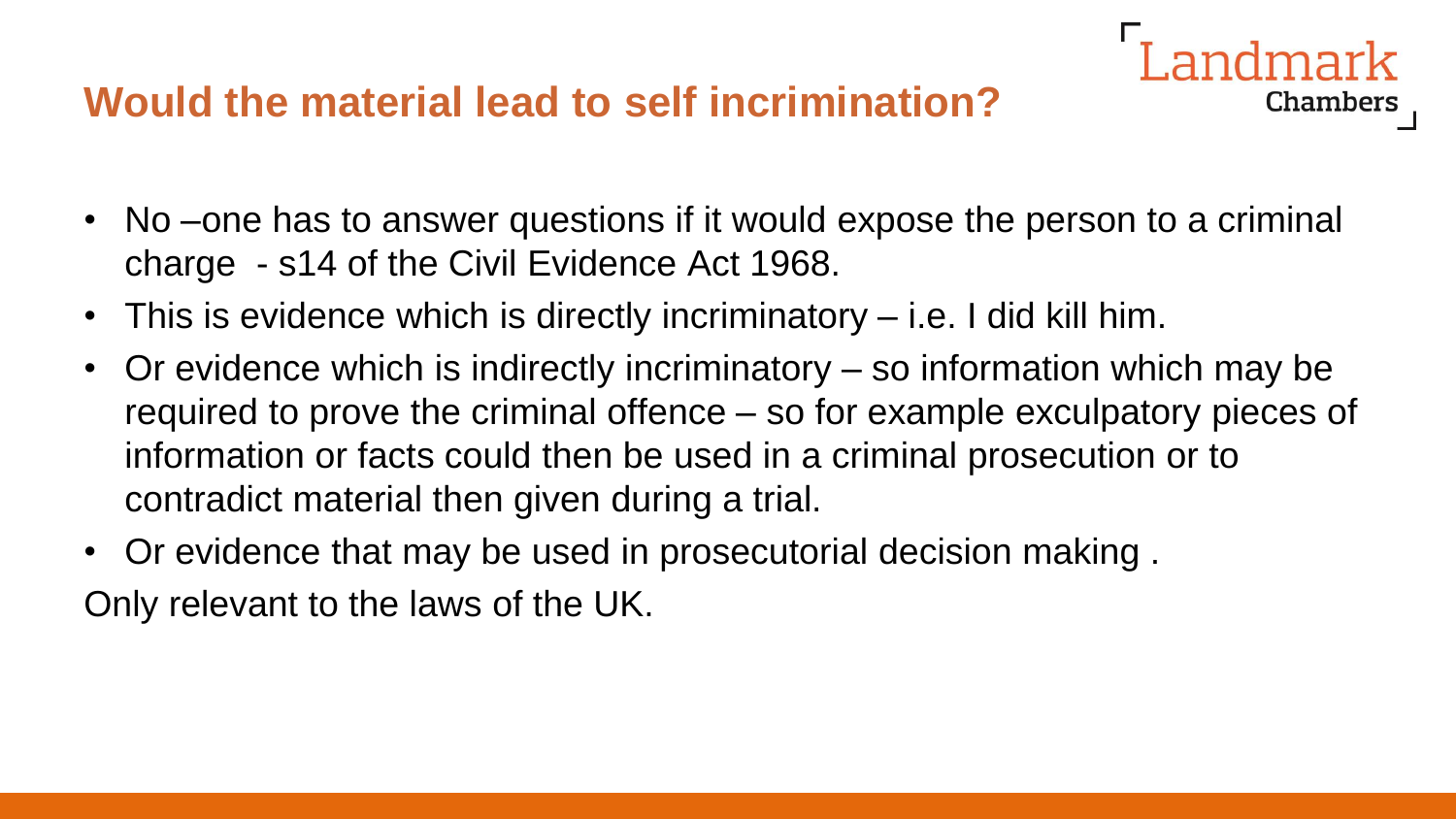#### **Grant of immunities by the AG**



• Where public inquiries may then lead to criminal proceedings or involve a requirement for the privilege against self incrimination to be waived, a request can be made to the Attorney General for an undertaking as to the future use of information given to the Inquiry.

Used frequently – eg Baha Mousa, Bloody Sunday , Rosemary Nelson.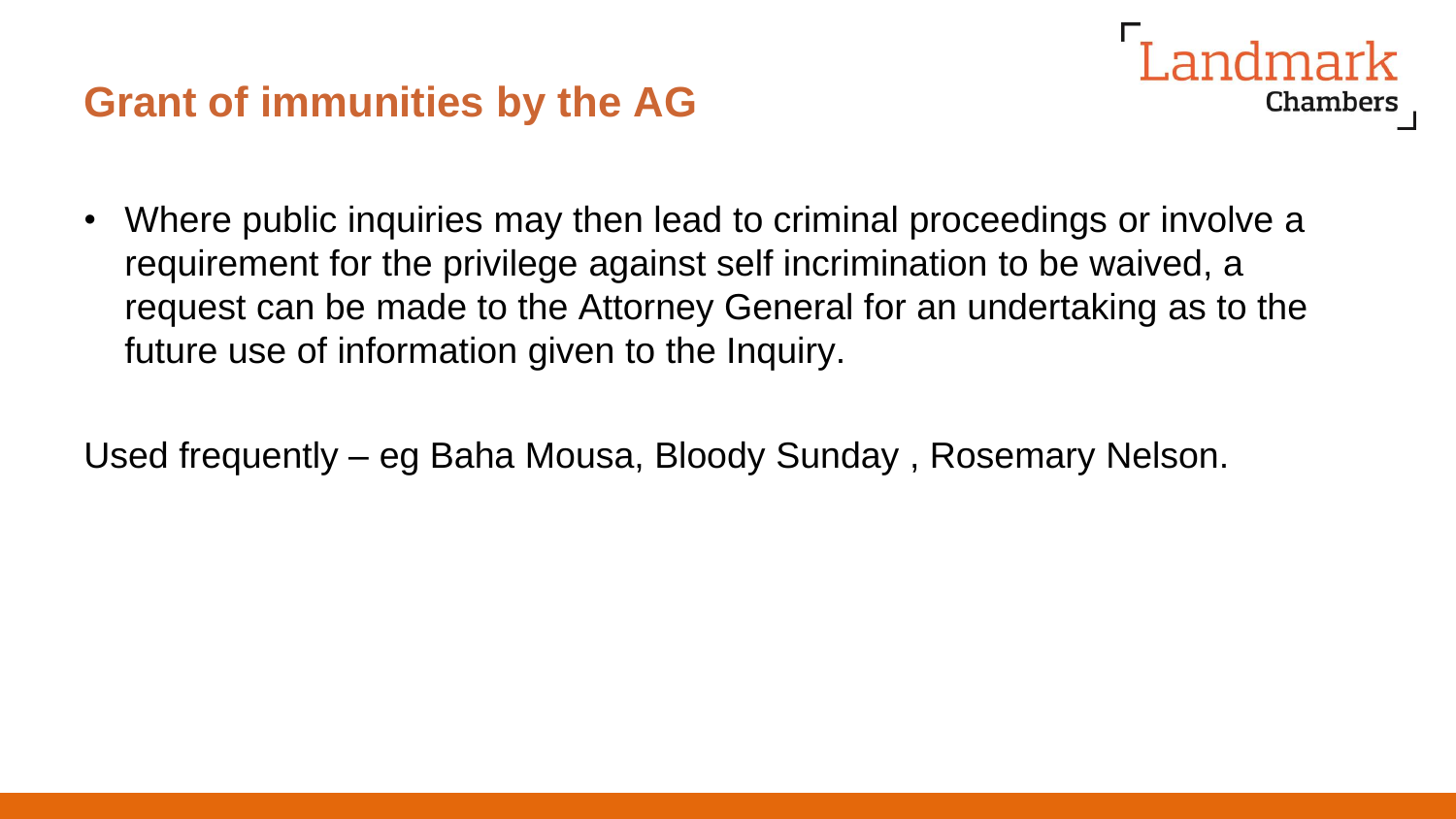#### andmark **Chambers**

#### **Spousal privilege**

- S14 of the Civil Evidence Act 1968
- Spouses and civil partners (s84 of the CP Act 2004) can refuse to give evidence if it would lead to criminal proceedings against a spouse and/or in bankruptcy examinations.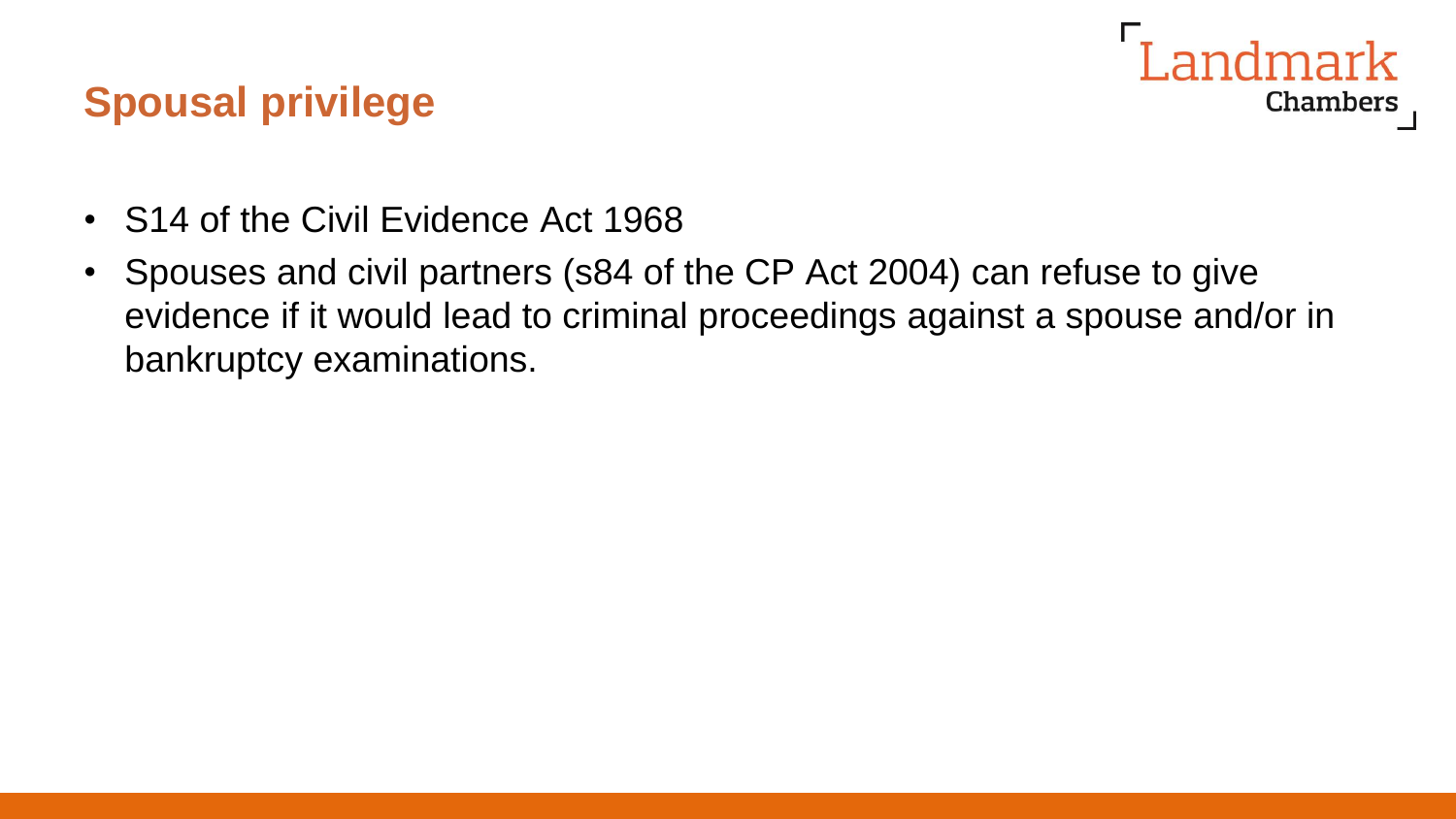#### **Parliamentary privilege**

- I andmark **Chambers**
- Defined as the peculiar rights enjoyed by both Houses of Parliament.
- (1) Article 9 of the Bill of Rights –. This may be relevant if Ministers have answered questions in Parliament or MP's have spoken in debates. Article 9 is only concerned with prohibiting questioning of proceedings in Parliament if they are going to be "impeached or questioned" – ie that they were untrue, improper or misleading. But there is no objection to asking what was said and done in Parliament (usually by Hansard).
	- Public Inquiries may also be set up in particular to breach Parliamentary privilege.
- (1) The exclusive jurisdiction of Parliament i.e. Where matters should be dealt with by Parliament rather than the courts/judicially.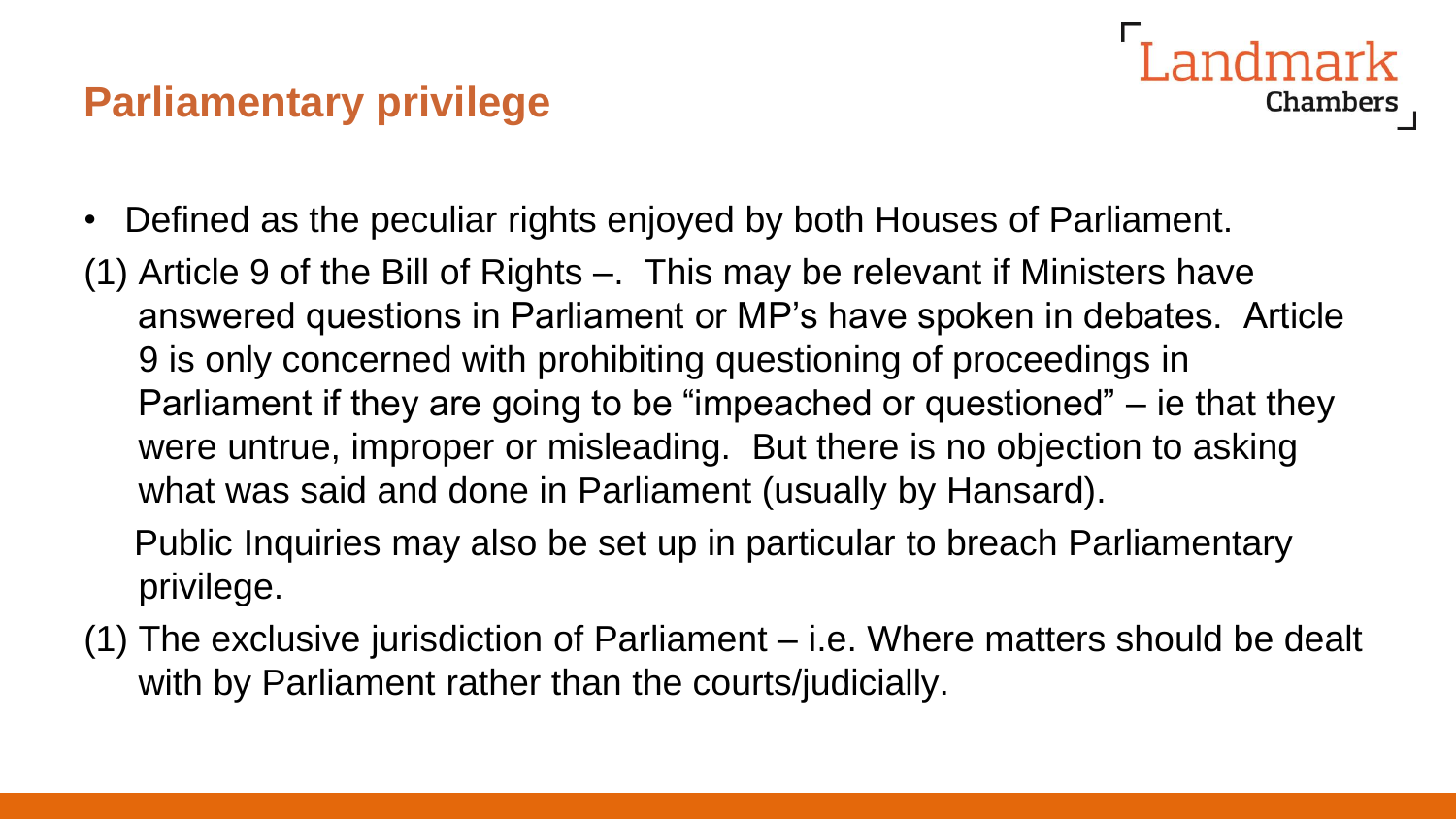#### **Breach of EU law**



- S22(1)(b) exempt from disclosure matters which would be incompatible with a Community obligation
- So anything arising from the Treaties, Regulations, Directives or decisions.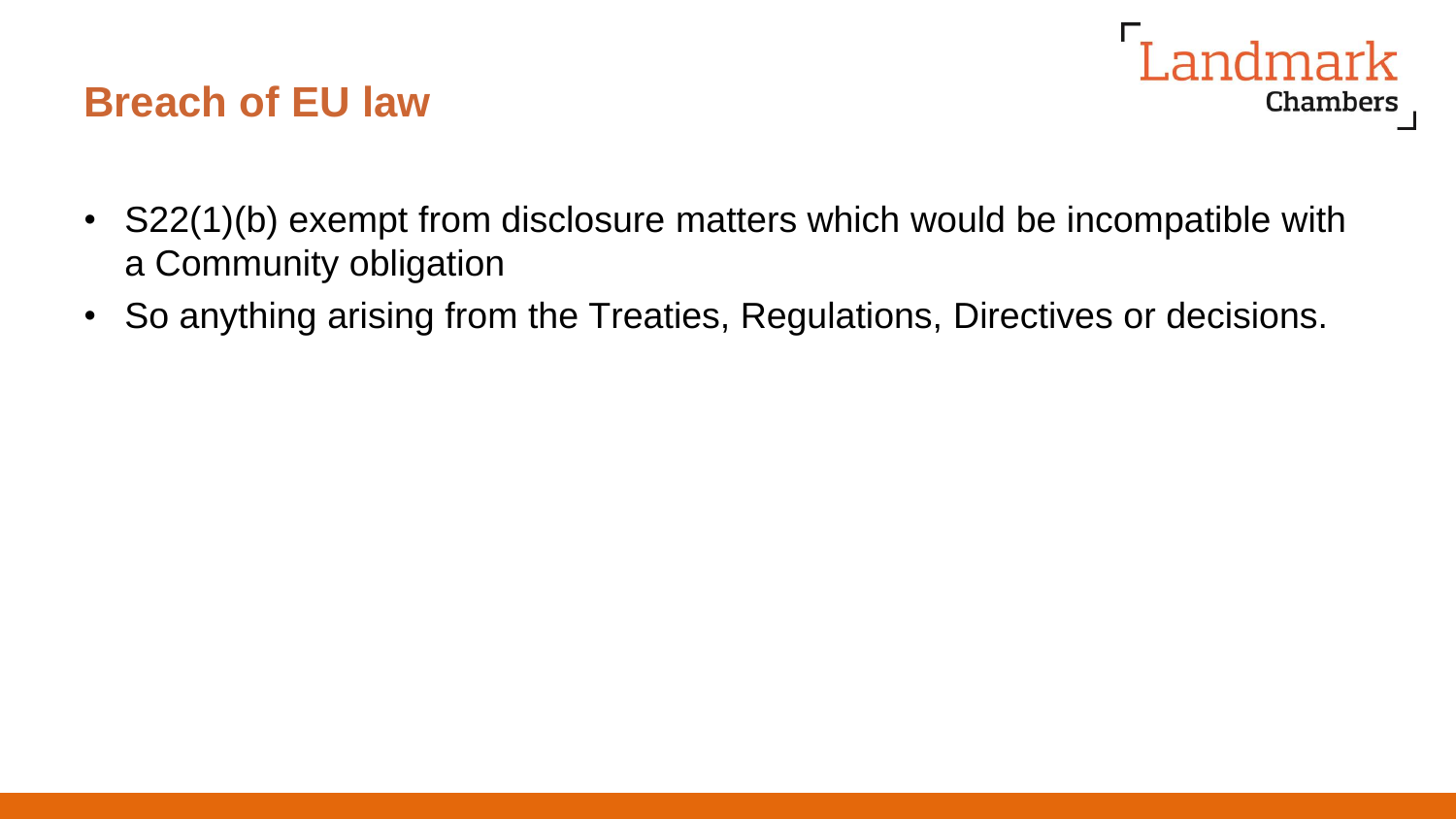#### **Restrictions on disclosure of material received**

- S18 duty to provide the public with access the record of evidence and documents given.
- Duty is not absolute the Inquiry only needs take such steps as are reasonable (so does not need to disclose irrelevant material). Also does not provide for when the information has to be provided.

- But no right to disclosure of information contained in inquiry documents Public Inquiries are not the Subject of FOIA requests if they are statutory (but would be subject to FOIA if non statutory).
- Some information provided may end up in the National Archives.
- S19 provides a right of restriction.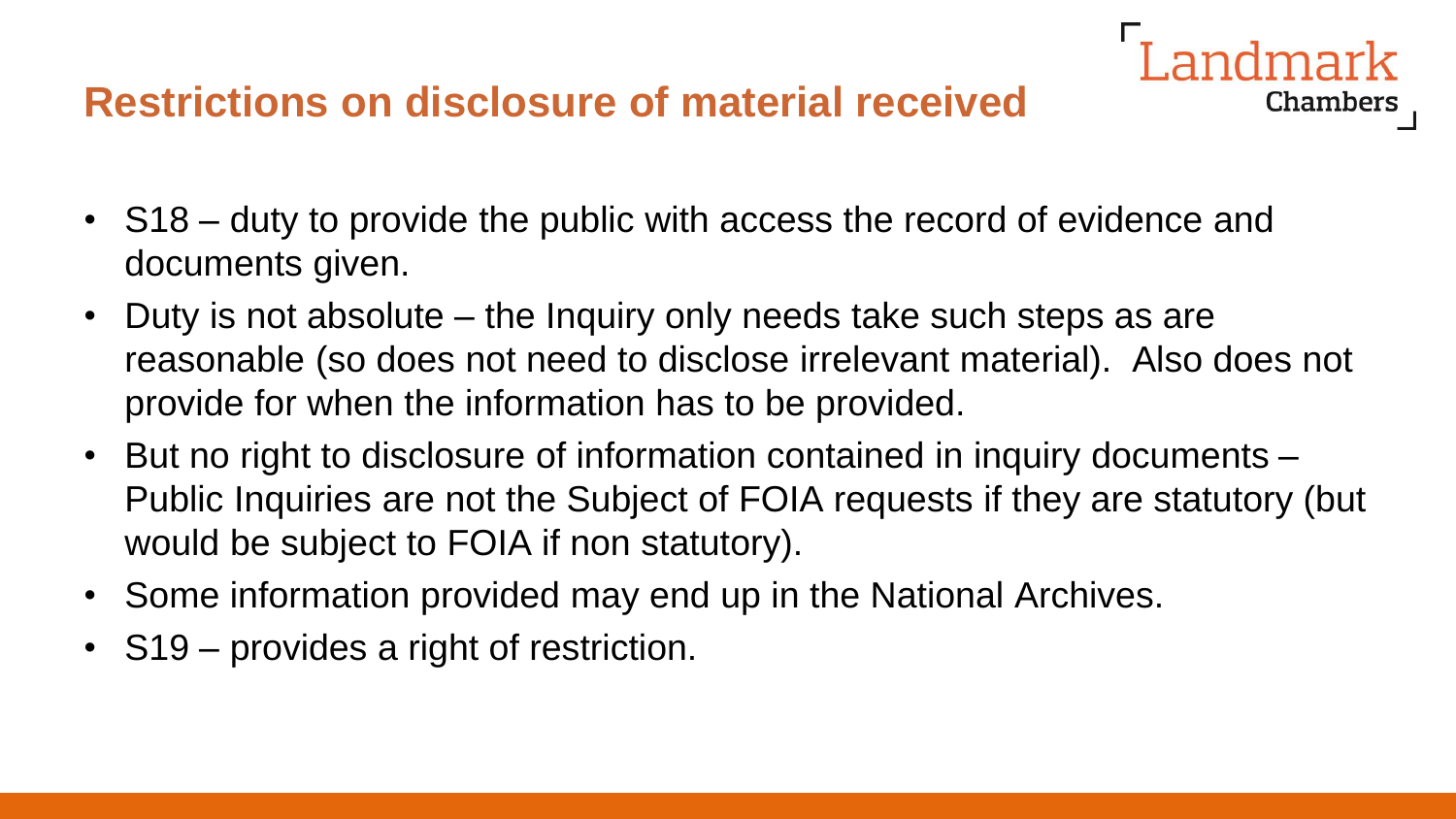#### **S19 – restrictions**



- The Inquiry can restrict attendance, permit evidence to be given in private
- Can also restrict the disclosure or publication of evidence.
- Can only happen by the Chair issuing a "restriction notice" or "restriction order" . Such restrictions are only permitted:
- (a) As required by statute , EU law or rule of law
- (b) A the chair considers to be conducive to the inquiry fulfilling its terms of reference.
- (c) As the chair considers to be necessary in the public interest.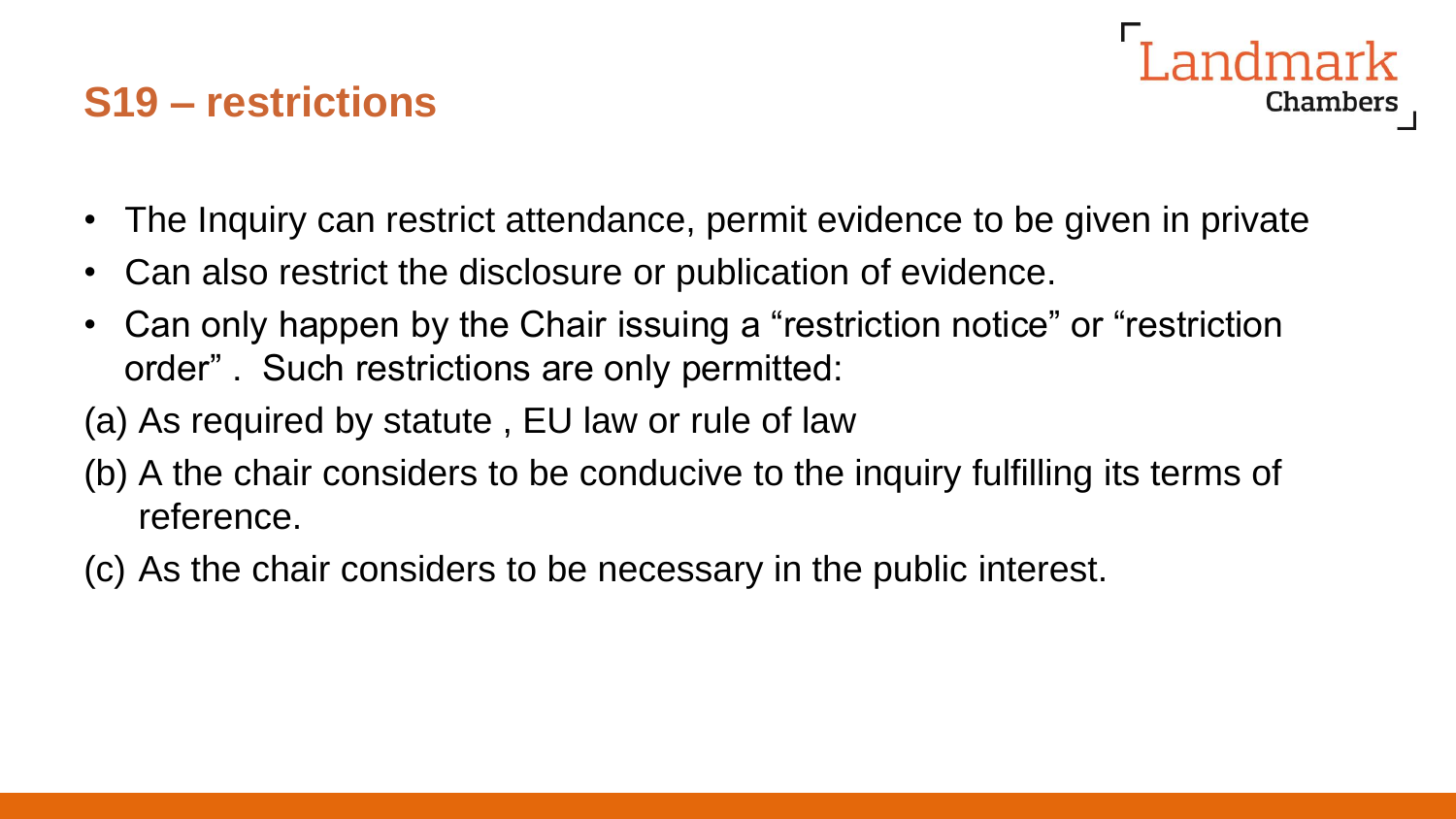#### **S19(4) What are the restrictions?**

• The extent to which any restriction on attendance, disclosure might inhibit "the allaying of public concern"

ndmark

- The risk of harm or damage that could be avoided/reduced described as "including" – death, injury, national security, economic interests of the UK, commercially sensitive materials.
- The conditions of confidentiality subject to which a person received information to the Inquiry
- The extent to which failing to impose a restriction would cause delay, impair the effectiveness of an Inquiry or otherwise result in additional cost.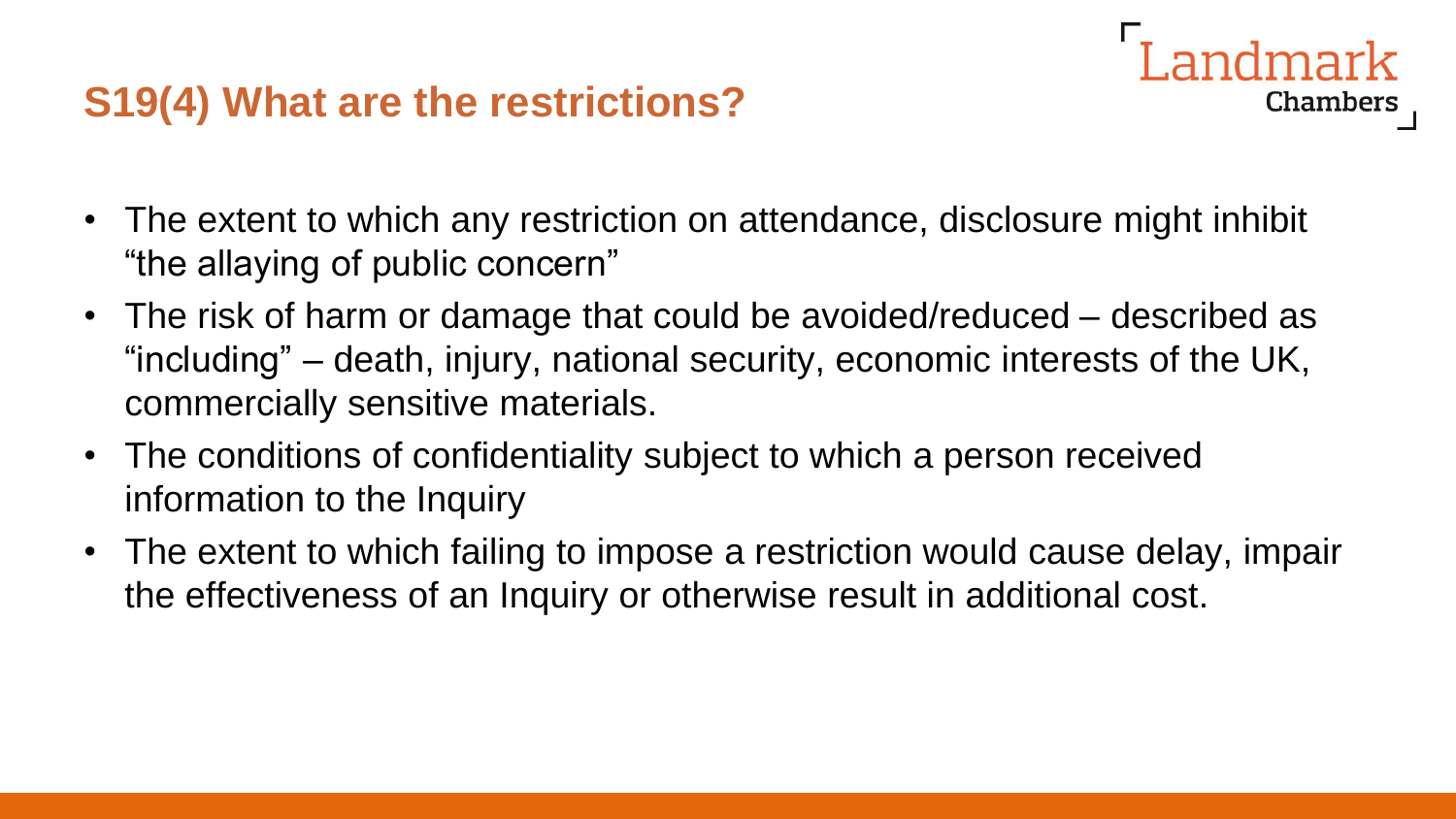#### **Giving evidence to an Inquiry**

- Rule 9 permits an inquiry panel to send a written request for a written statement. This must include a description of matters or issues to be covered in the statement.
- Sometimes this is done by the Solicitor to the Inquiry or his team.
- Sometimes this is orchestrated by Solicitor to the Inquiry but carried out by a legal team instructed on behalf of the witness.

- Sometimes the witness writes his own witness statement.
- Practice varies depending upon the subject matter, importance, means and timing.
- There is no power for an Inquiry to compel someone to attend an interview to give a statement (simply to attend to give evidence or a written statement).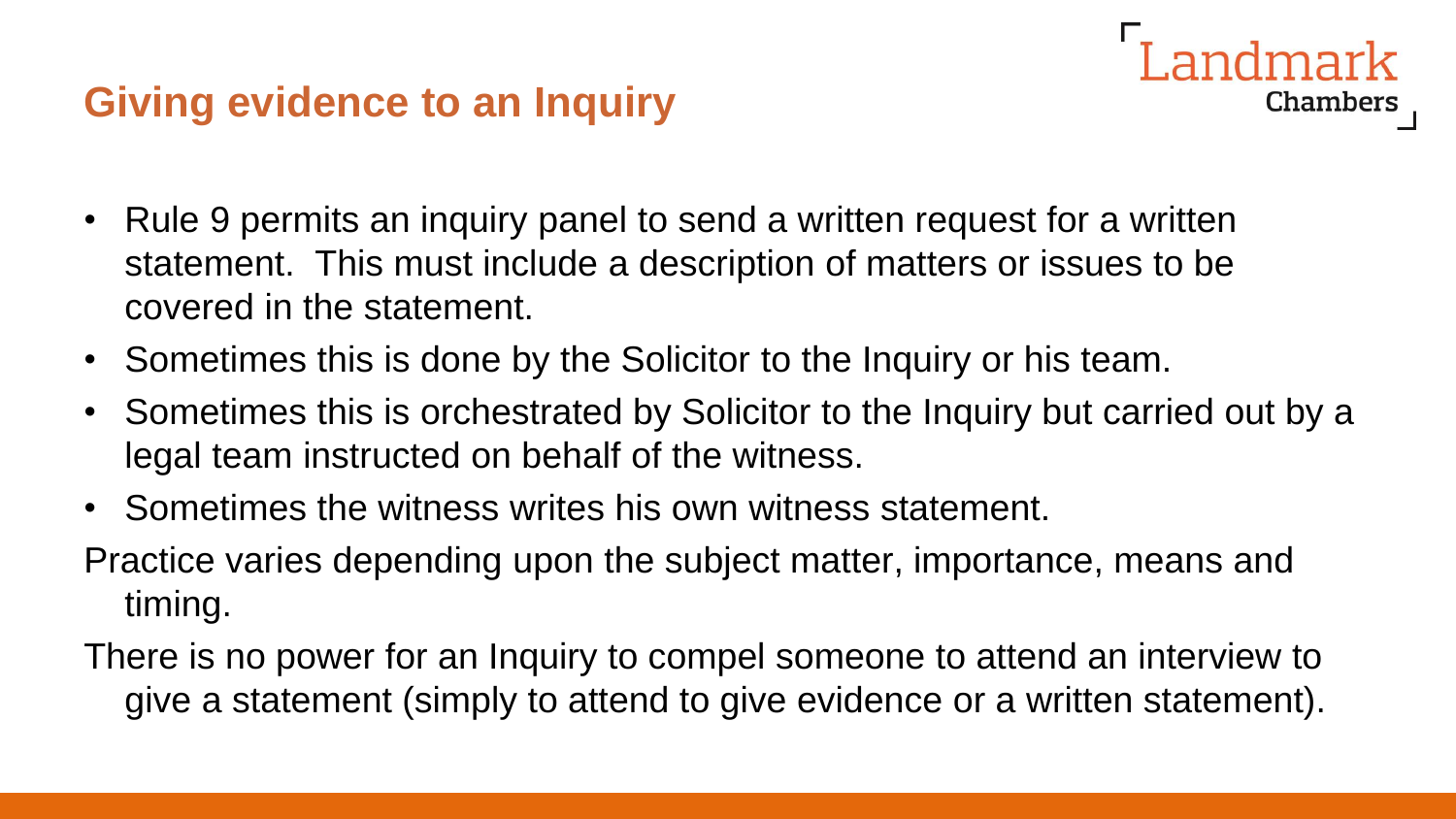#### **Information given before an interview/statement**

- Some inquiries provide an interview plan in advance
- Some inquiries will give documents in advance of any witness statement to enable them to comment upon them.

- Some inquiries ask very broad questions
- Others ask very detailed questions.
- Some inquiries ask for a draft of any statement which is then commented upon by the Inquiry before finalisation.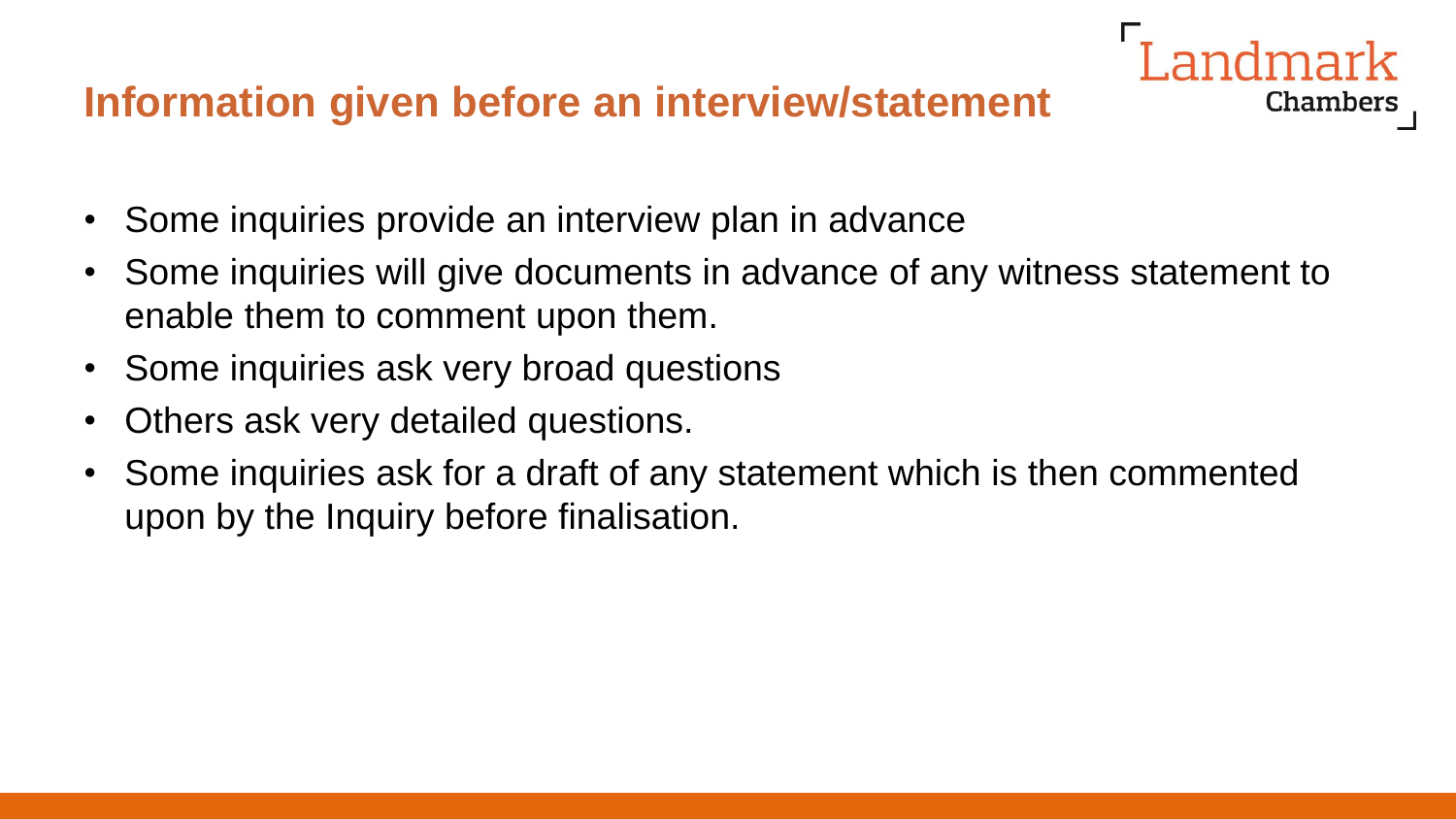#### **Giving evidence**



- Remind the client that this is an inquisitorial process
- Work out if your client may qualify for funding under s40 of the Act
- Remember that the rules of evidence do not apply to proceedings (s17).
- Find out which model the Inquiry is running to standard adversarial model, a model which restricts questioning, or a mixture of the two.
- Find out about the possible areas of questioning in advance and ask if other participants have asked questions under Rule 10.
- Remember that it may be live streamed.
- The nature of the inquiry may determine how far cross examination is permitted and who is allowed to ask questions.
- Must ensure that individuals are allowed to participate fairly in the process to safeguarding their interests.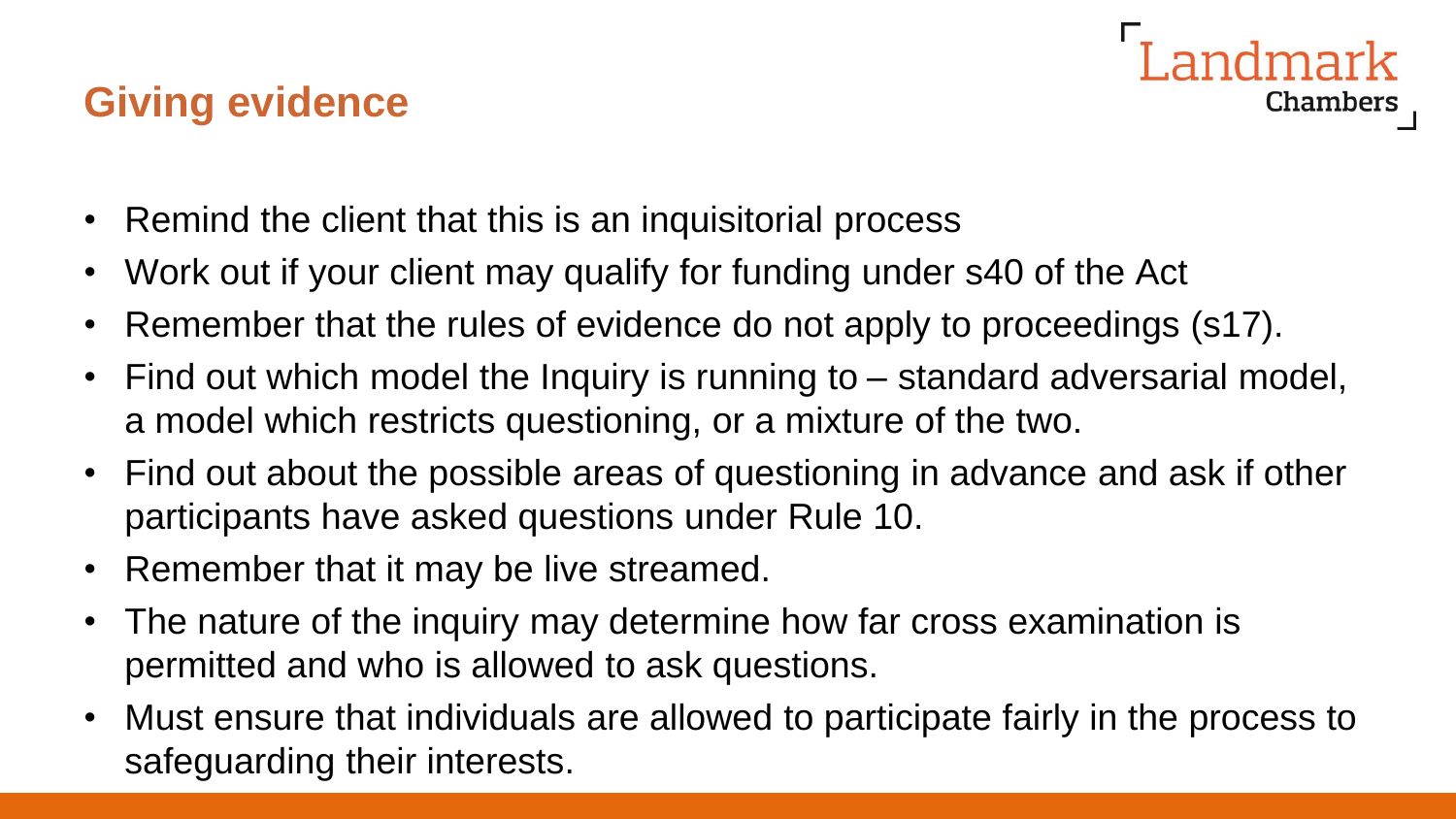#### **Giving evidence (2)**



- No power in the act to compel the giving of evidence from abroad
- Video link is frequently used.